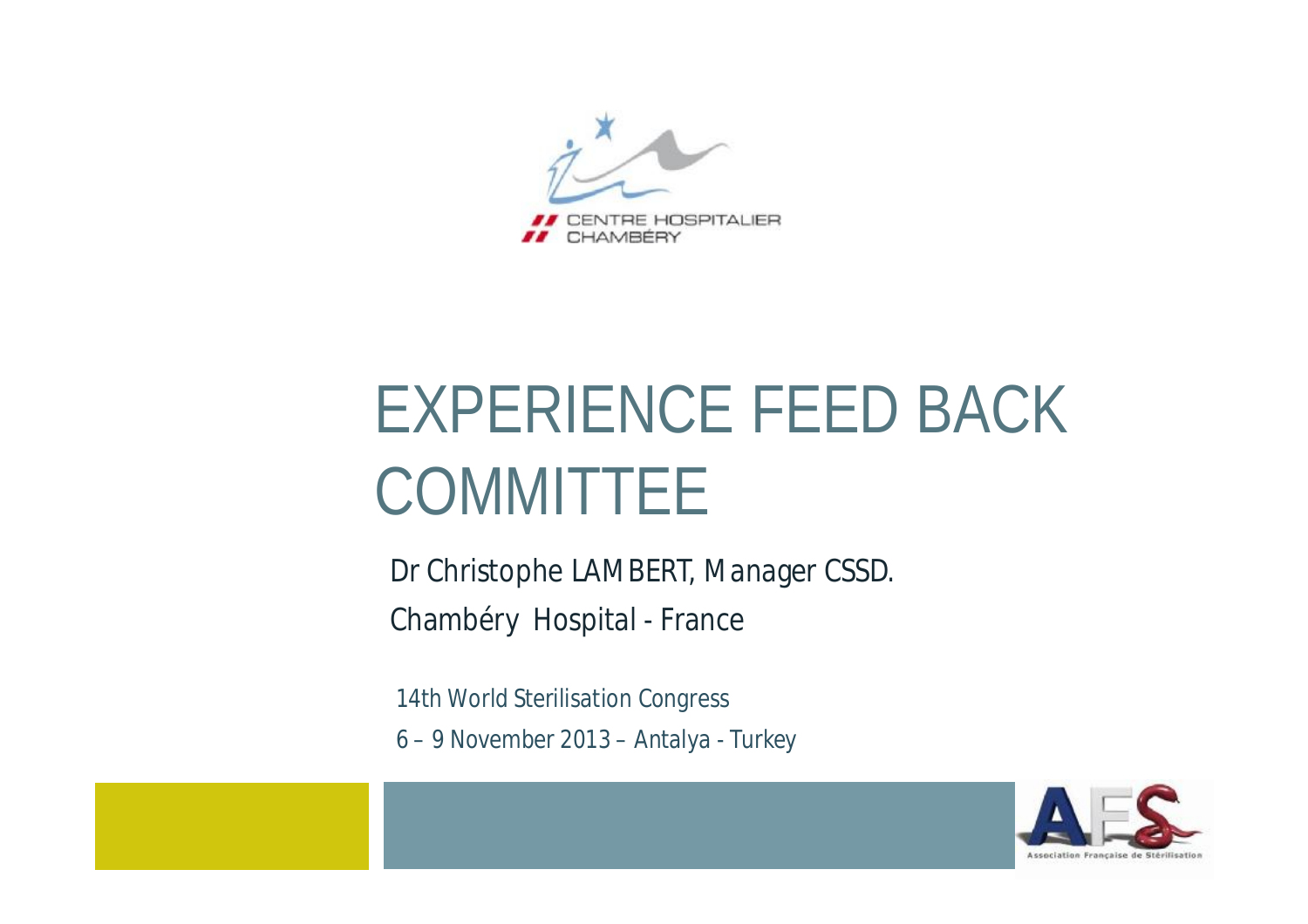### Location of Chambéry

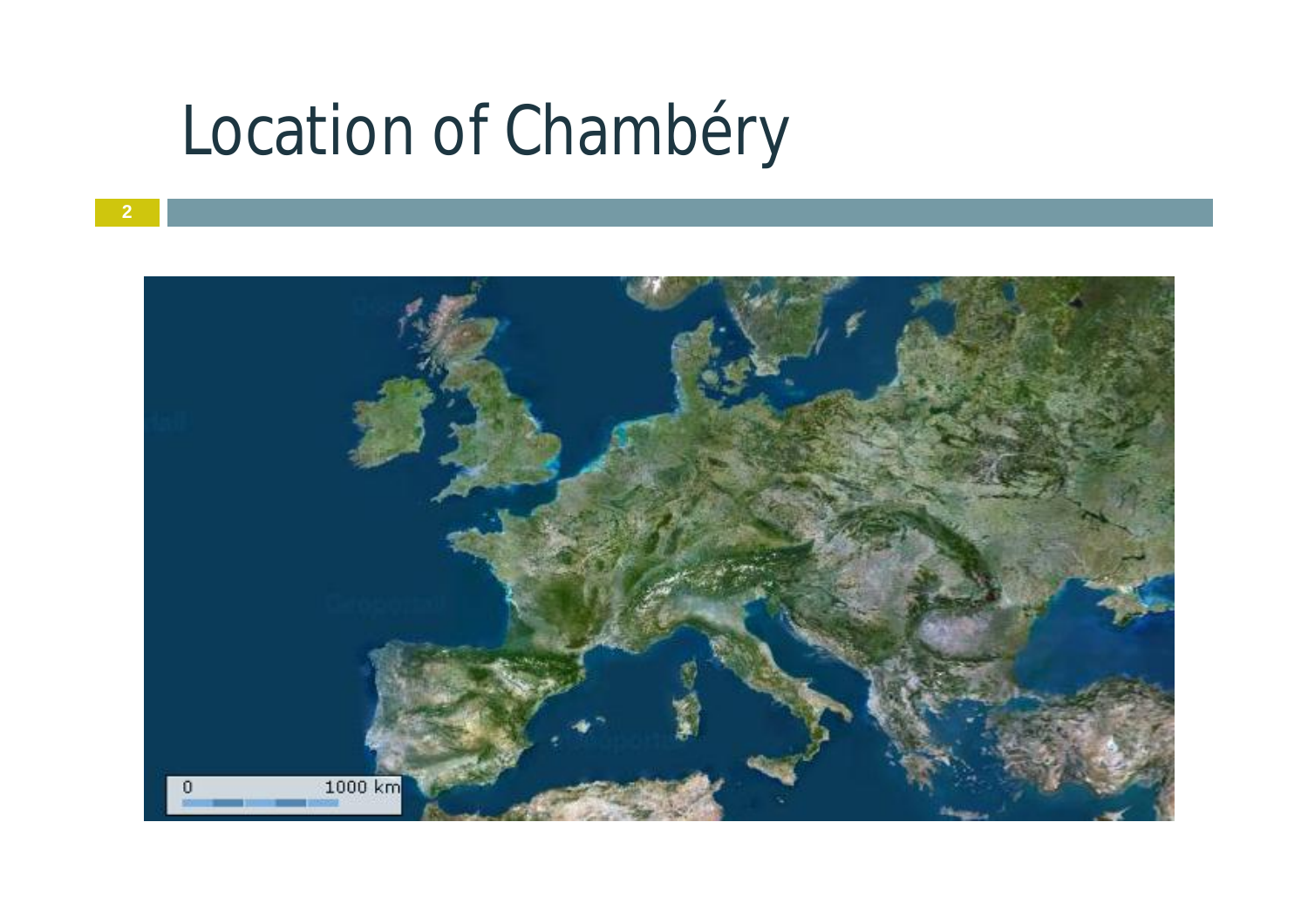### What about Chambéry ?



**3**

Chambéry, *capital of the French Alps*





#### Cradle of Beaufort …



…and country of Opinel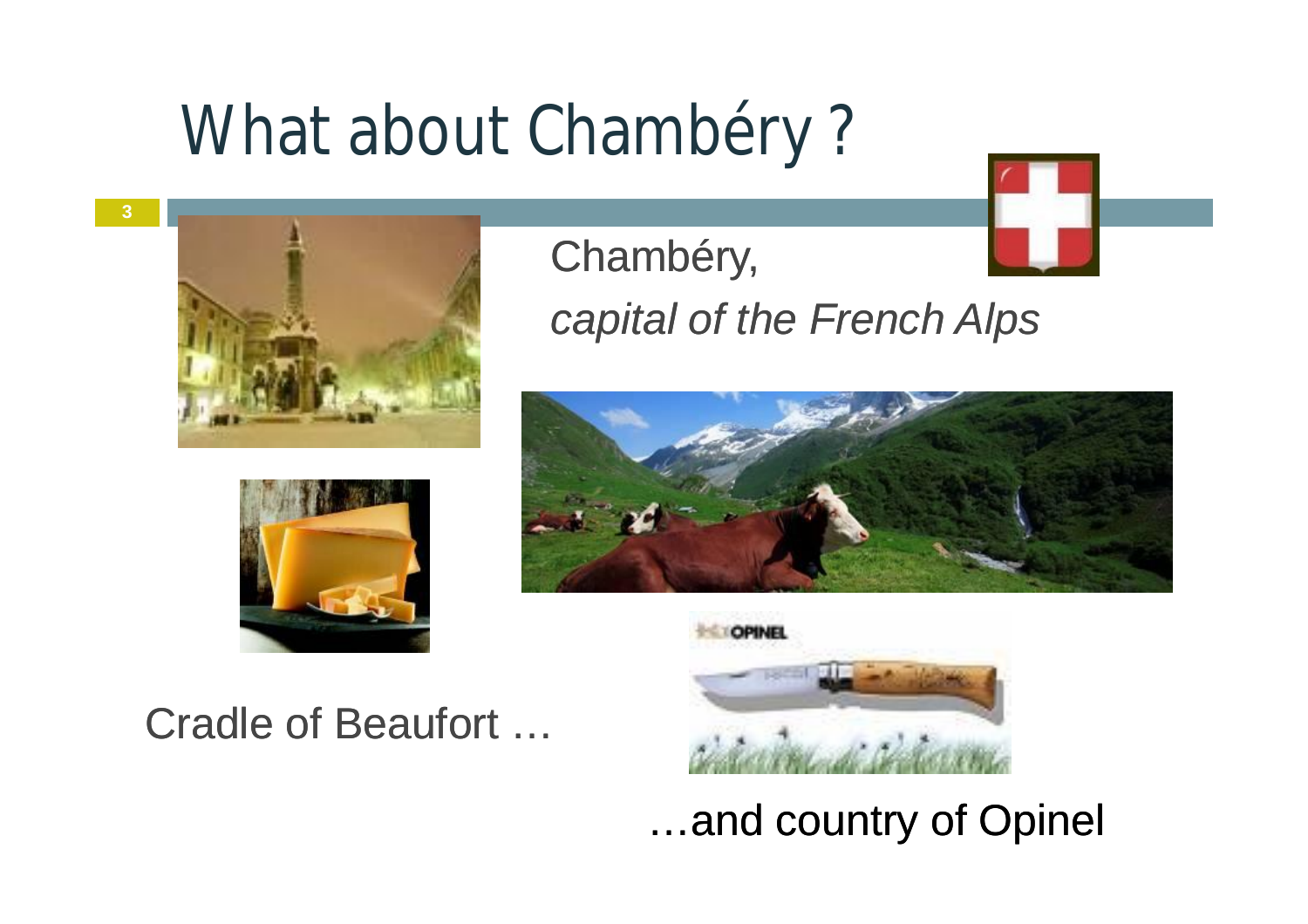# Chambéry hospital (Fr)

• New Hospital capacity : 671 beds

**4**

- Number of operating theatres : 20
- Surgical cases : approximately 20 000 / year

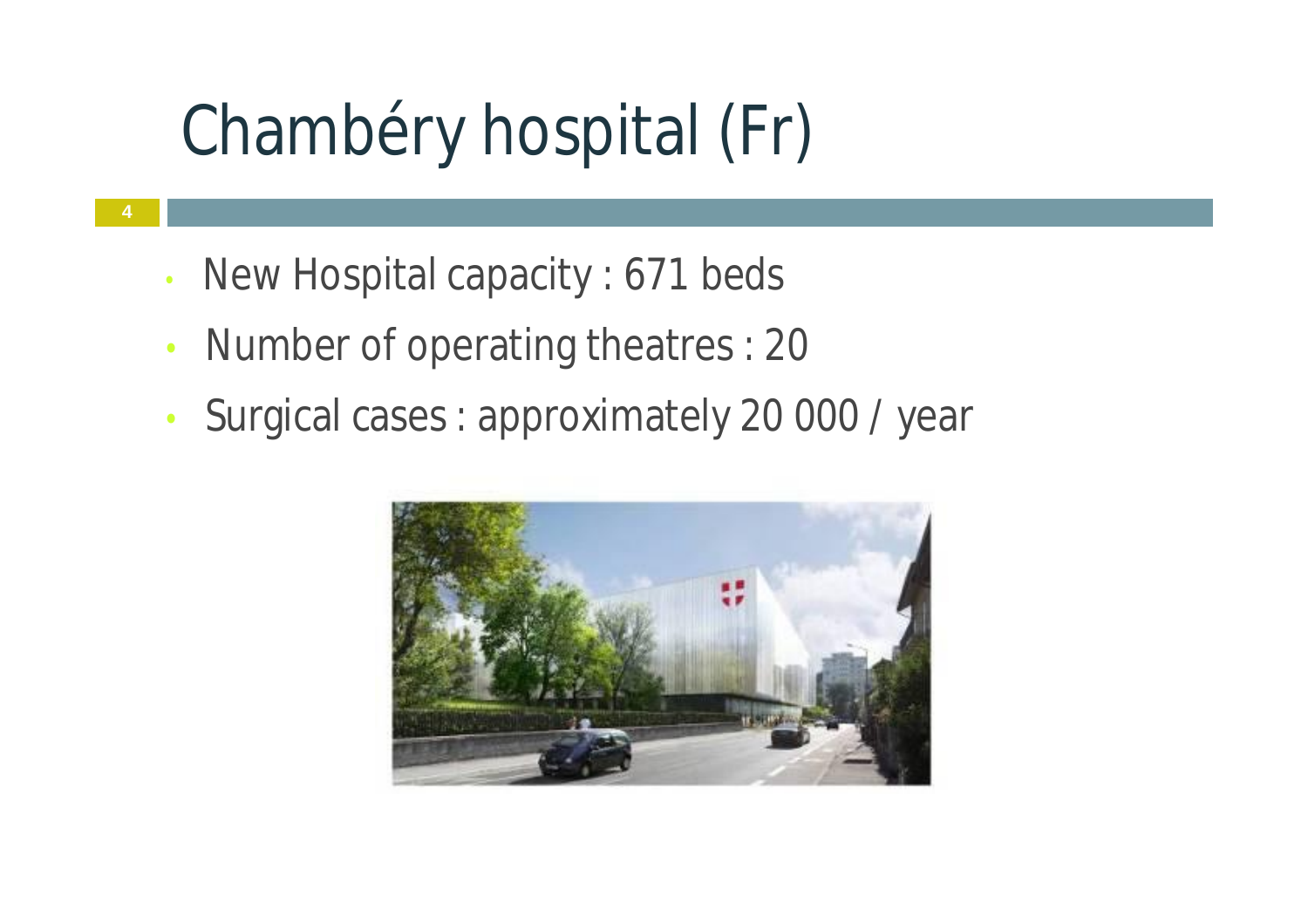# CSSD of Chambéry

- **5**
- CSSD : team of 24 co-workers
- Open : 7 days a week
- Working hours : 7:00 -21:00
- Productivity :

Large surgical sets :150/day Medium sets : 350/day

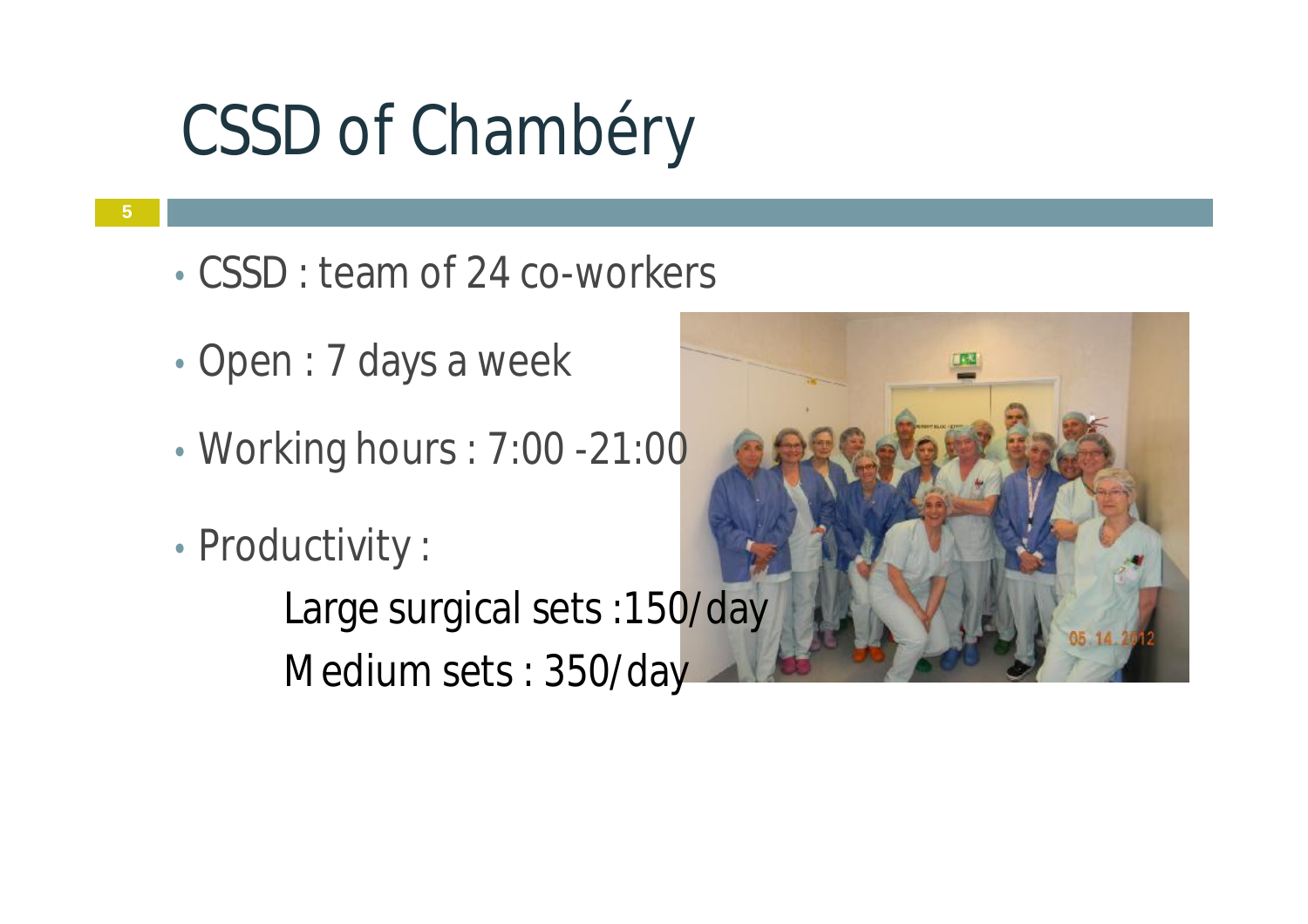## What is experience feed back committee ?

¨ Method for risk management

**6**

- ¨ Used for security system of civil aviation
- $\therefore$  Defines organisation of the team in charge of risk management in healthcare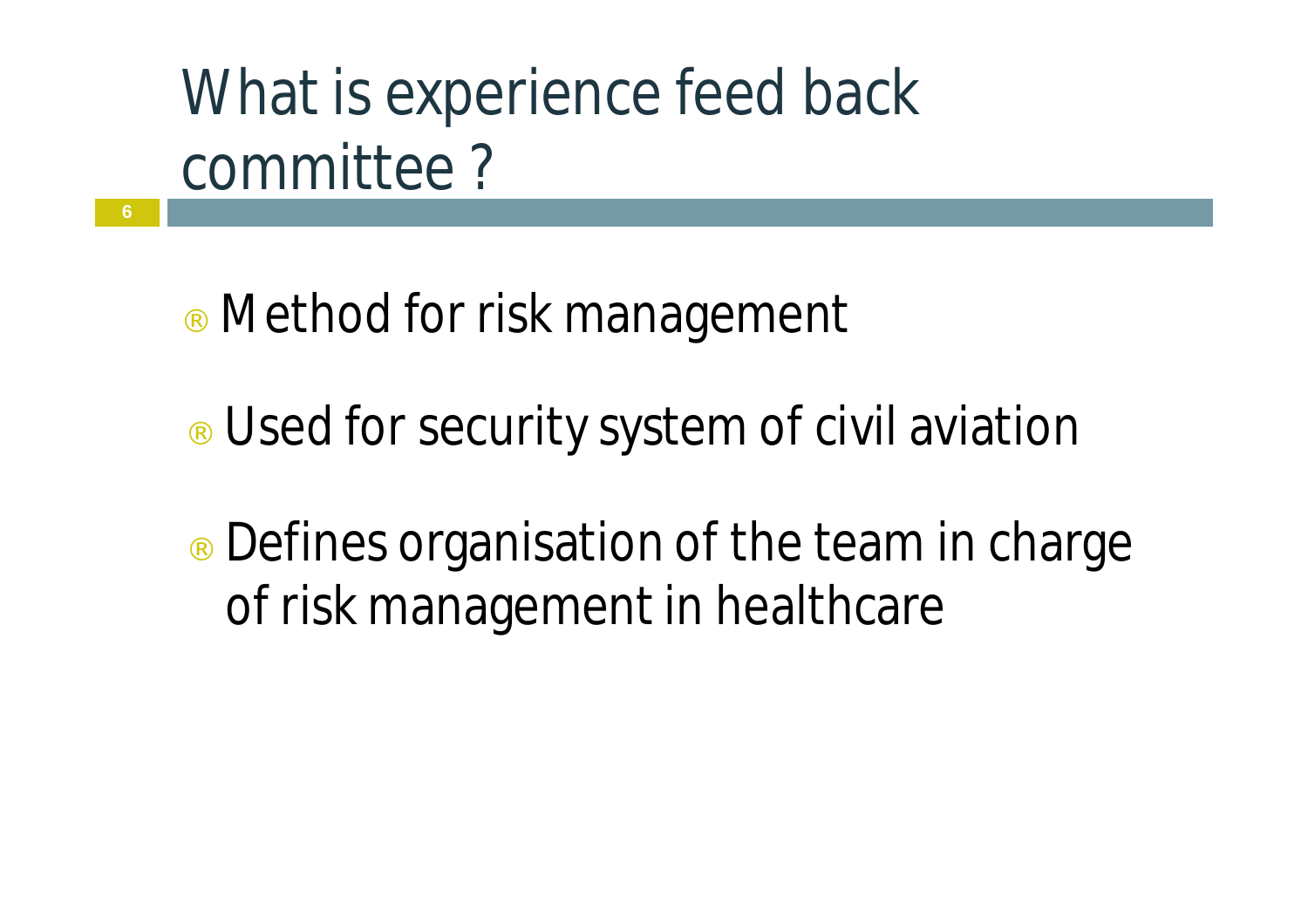## Experience feed back committee requirements

**7**

- ¨ Healthcare security depends on medical teams
- ¨ Precursors or near misses events shouldn't be ignored
- Actions to improve security must correct systemic causes and contributory factors of events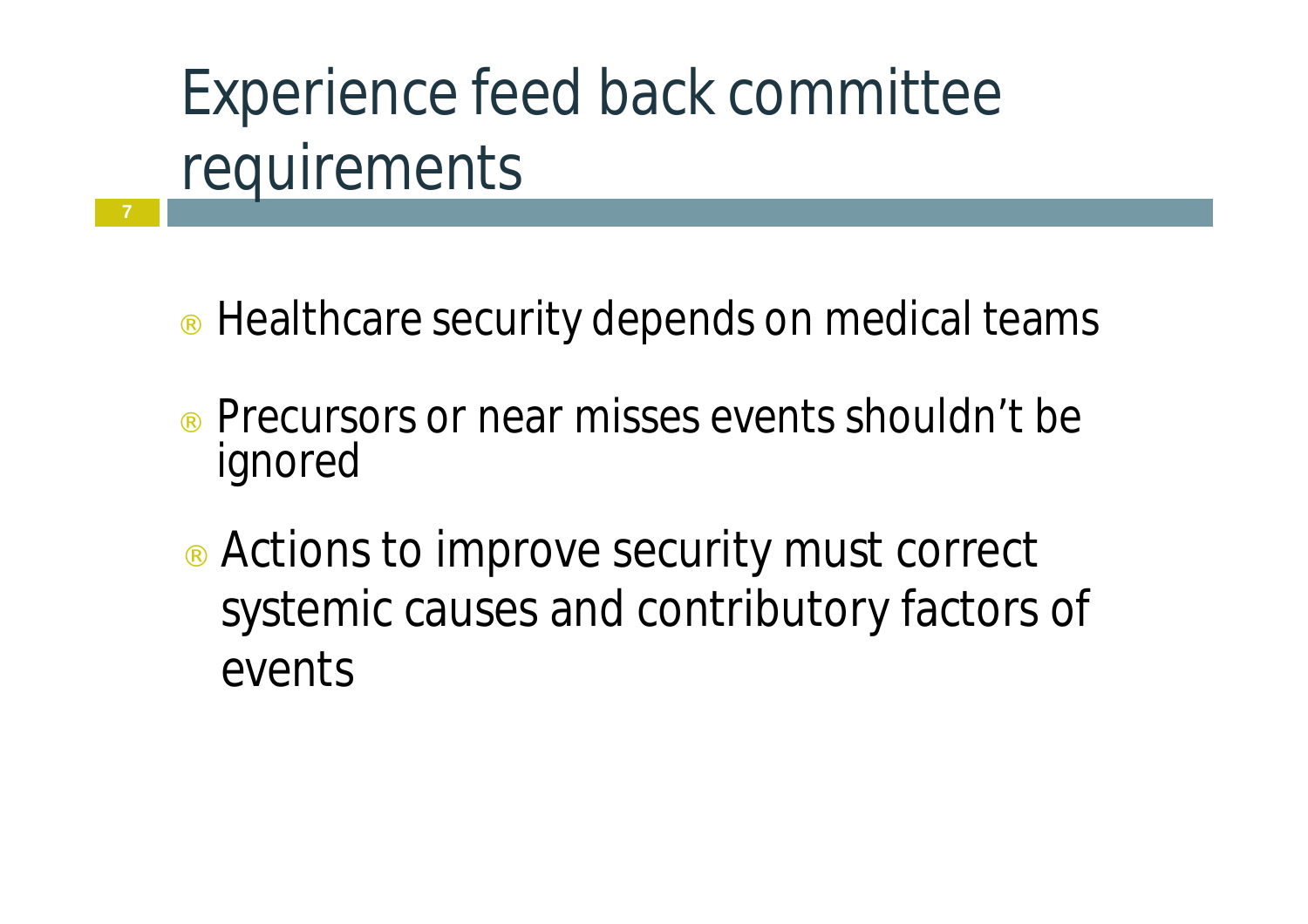# Healthcare security

**8**

- Medicals errors in  $US: 44 000$  to 98 000 death potentally
- $\alpha$  Medicals injuries in France : 9,2  $\%$  by day surgery

Developpement of security is recommended by the French Health Autority (HAS) using method for risk management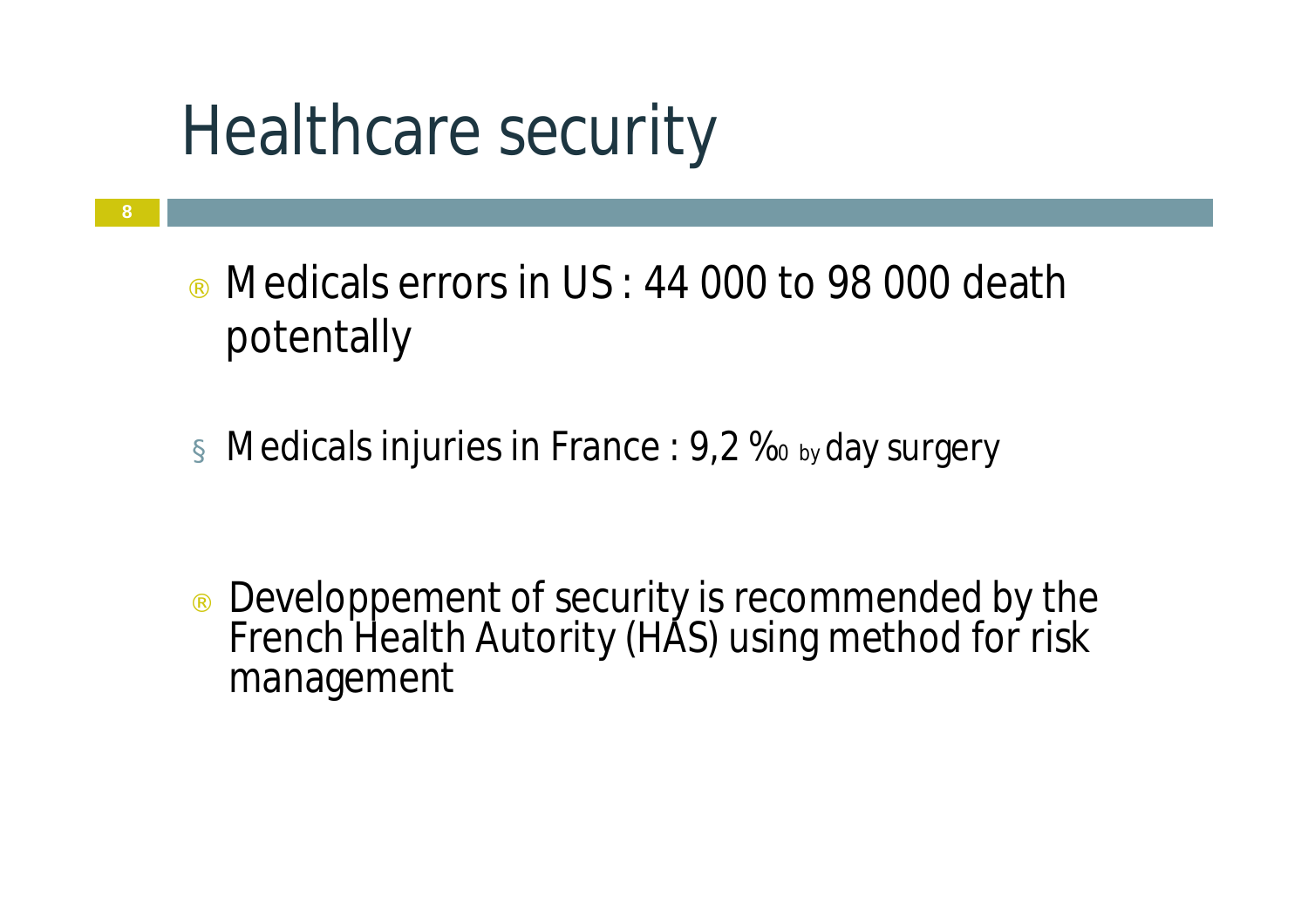## Implementation at CSSD

- ¨ Methods coming from industry can be used at CSSD
- ¨ Incident Reporting and Analysis System (IRAS) ¤ Failures Modes and Effect Analysis (FMEA)
	- ¤ Root causes approach
	- ¤ ALARM

**9**

¤ ORION®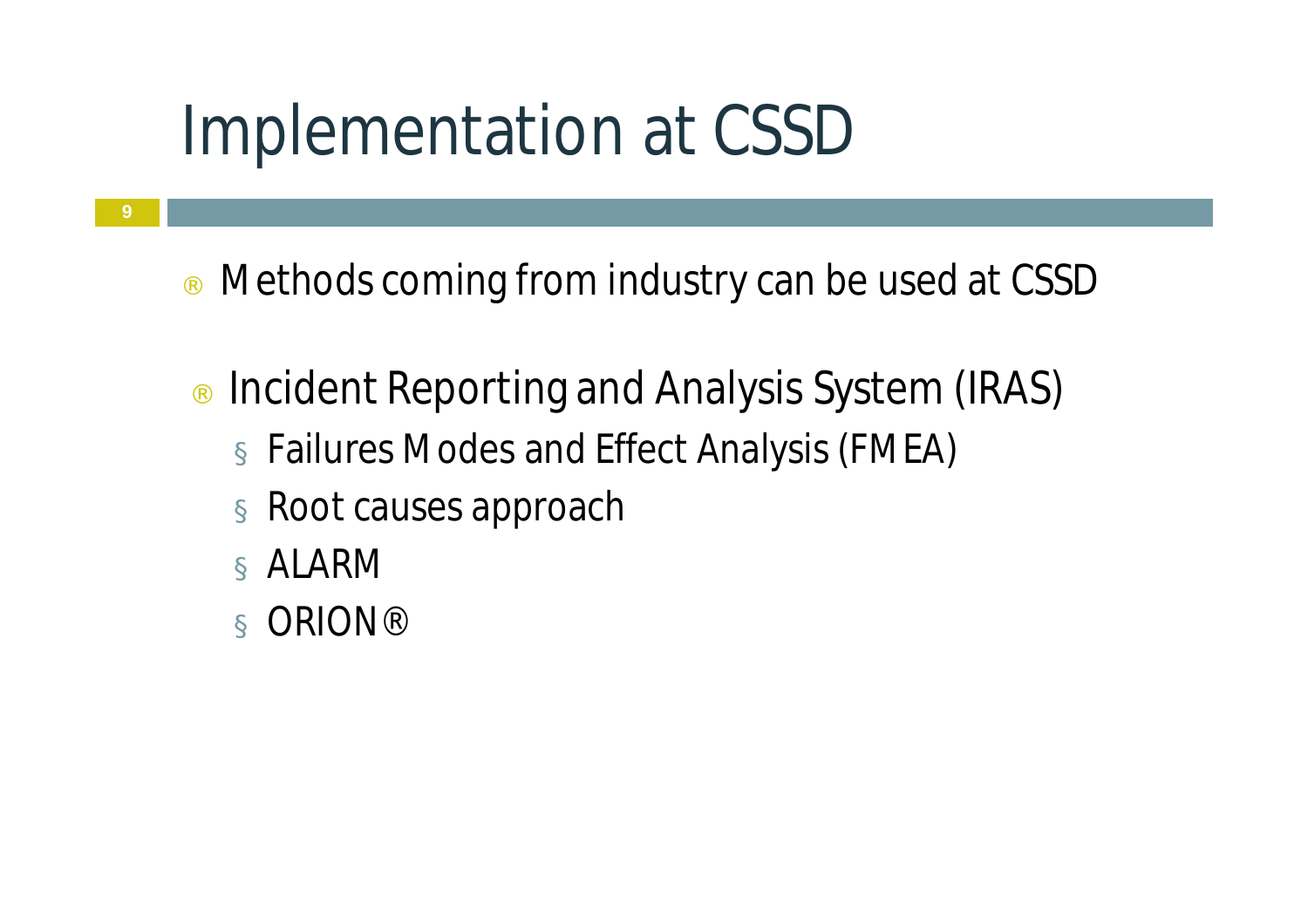#### **ORION**

**10**

- ¨ Orion® is a *posteriori* systemic analysis method
- ¨ Orion® has been developped by Air France Consulting and it is based on experience aquired in aeronautics
- $\therefore$  This method has been transposed to healthcare facilities, first implemented in radiotherapy and later on in others departments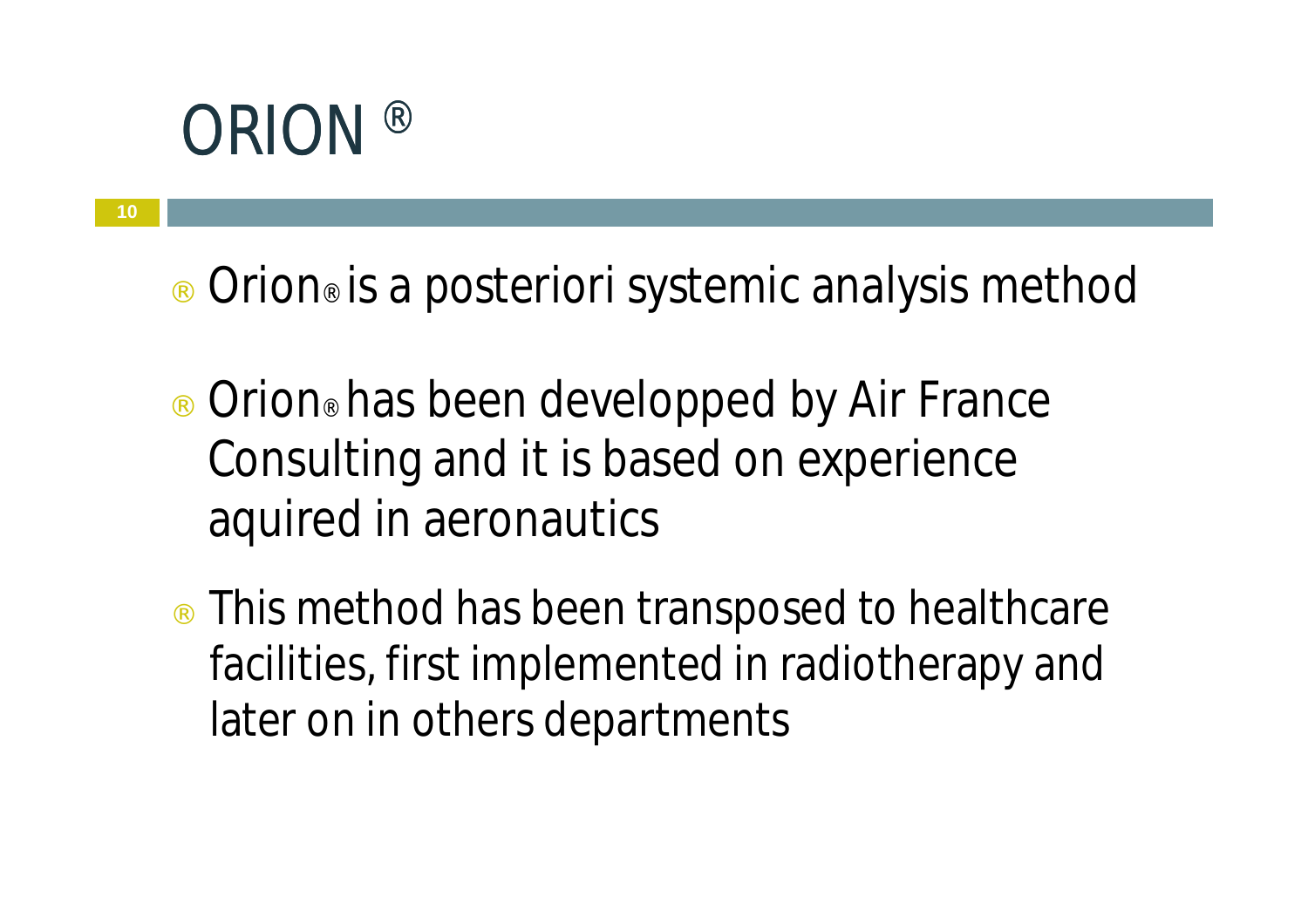# Bird pyramid

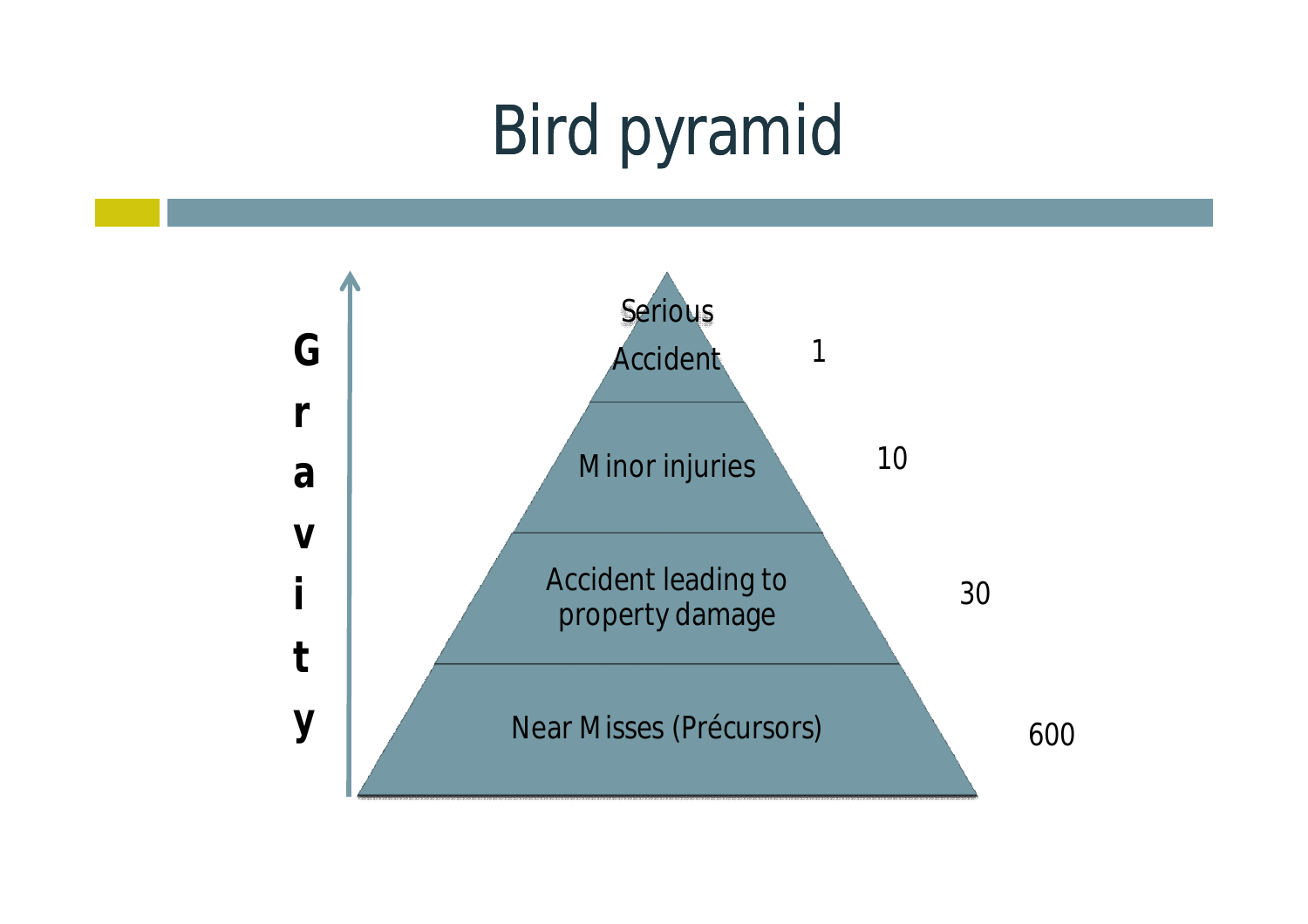#### Precursors events…



*Concorde accident (july2000)*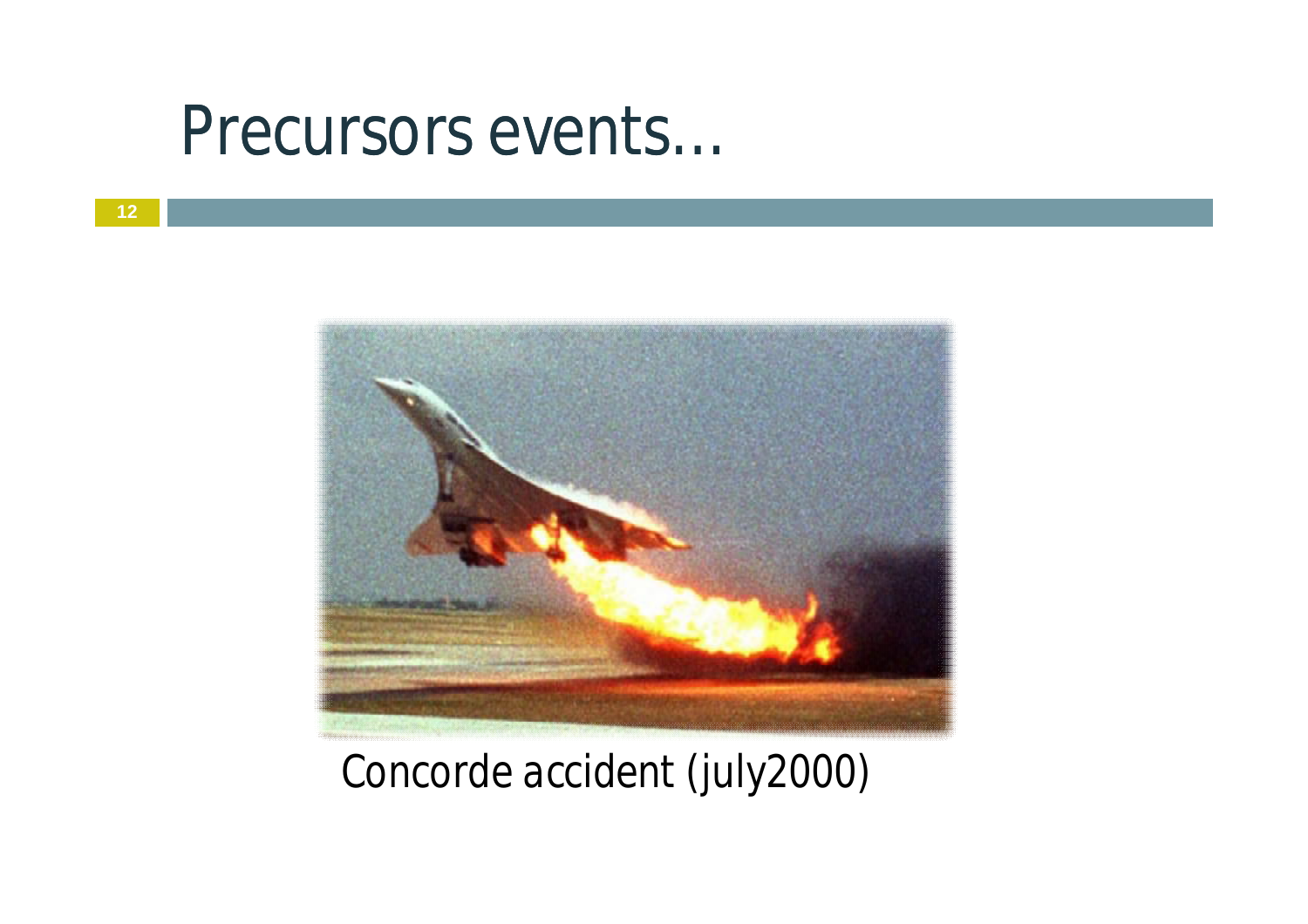#### Why use a systemic method to investigate ?

Humans errors usually blamed

**13**

System approach : human errors are expected even in the best system



Boss … I've made a mistake !

Systemic method permits to identify the causes of the event : contributory factors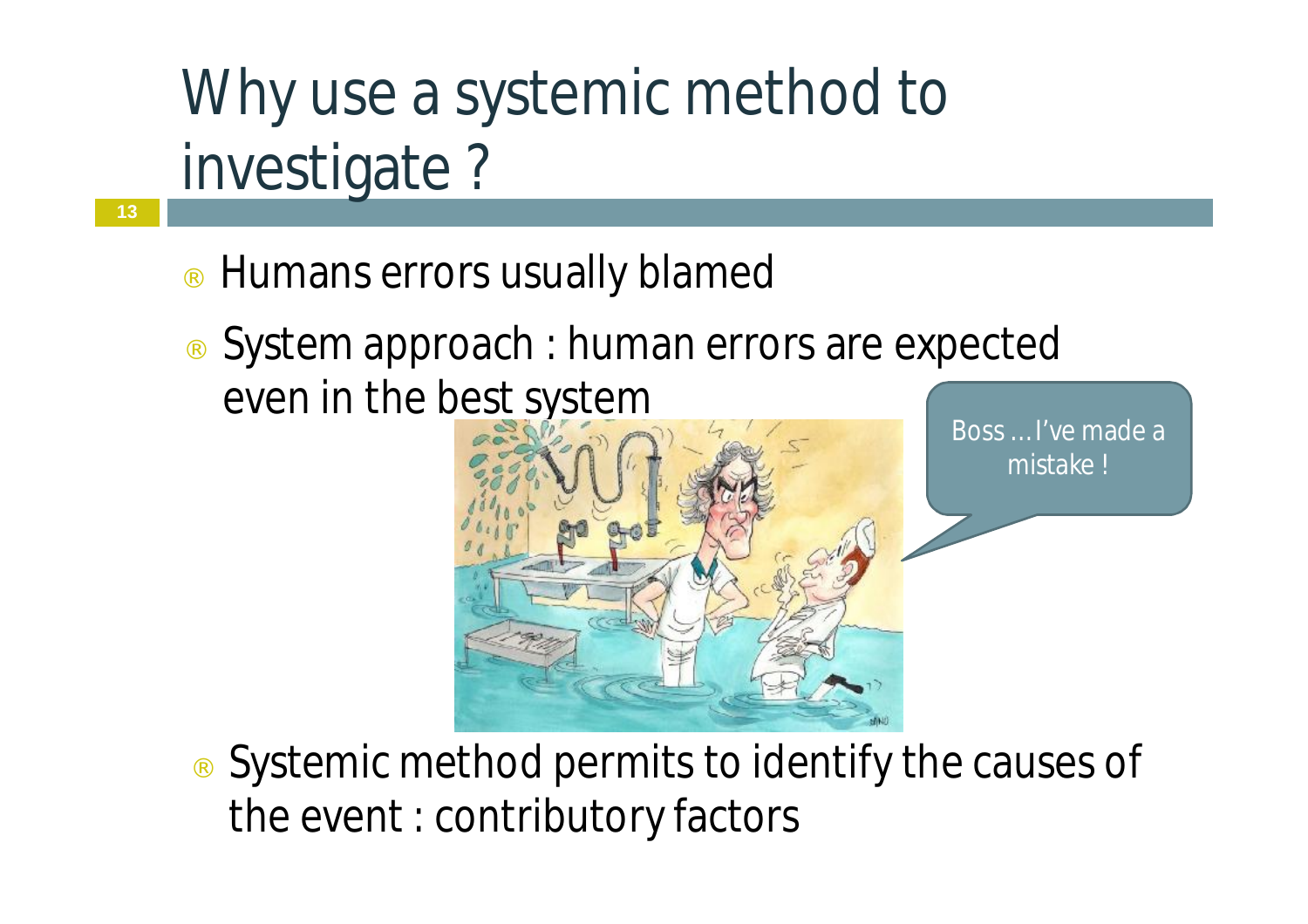# Organisation of the committee

- } Prospective recording of precursor events
- } Opinion on the functioning of the system
- } Research for causes of failures
- } Proposal and implementation of corrective action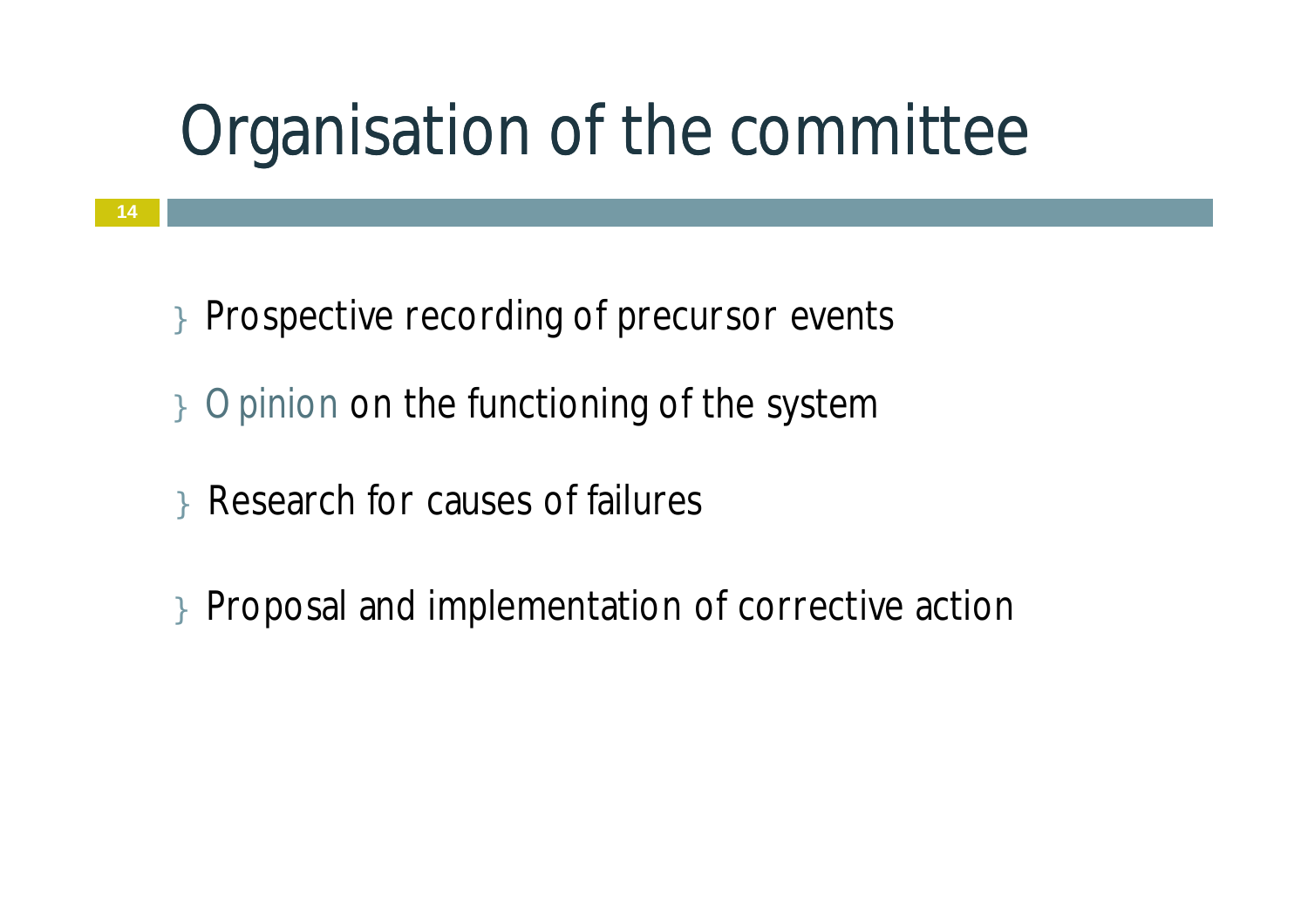## Improvement of committee

- **15**
- } Multidisciplinary team : nurses, operators,surgeons,… volunteers
- } Establishing a reporting culture : increase the degree to wich members report accident or near misses events
- } Learning systemic method
- } Appointing a coordinator
	- Collecting data
	- Organizing staff
	- } Writting synthesis report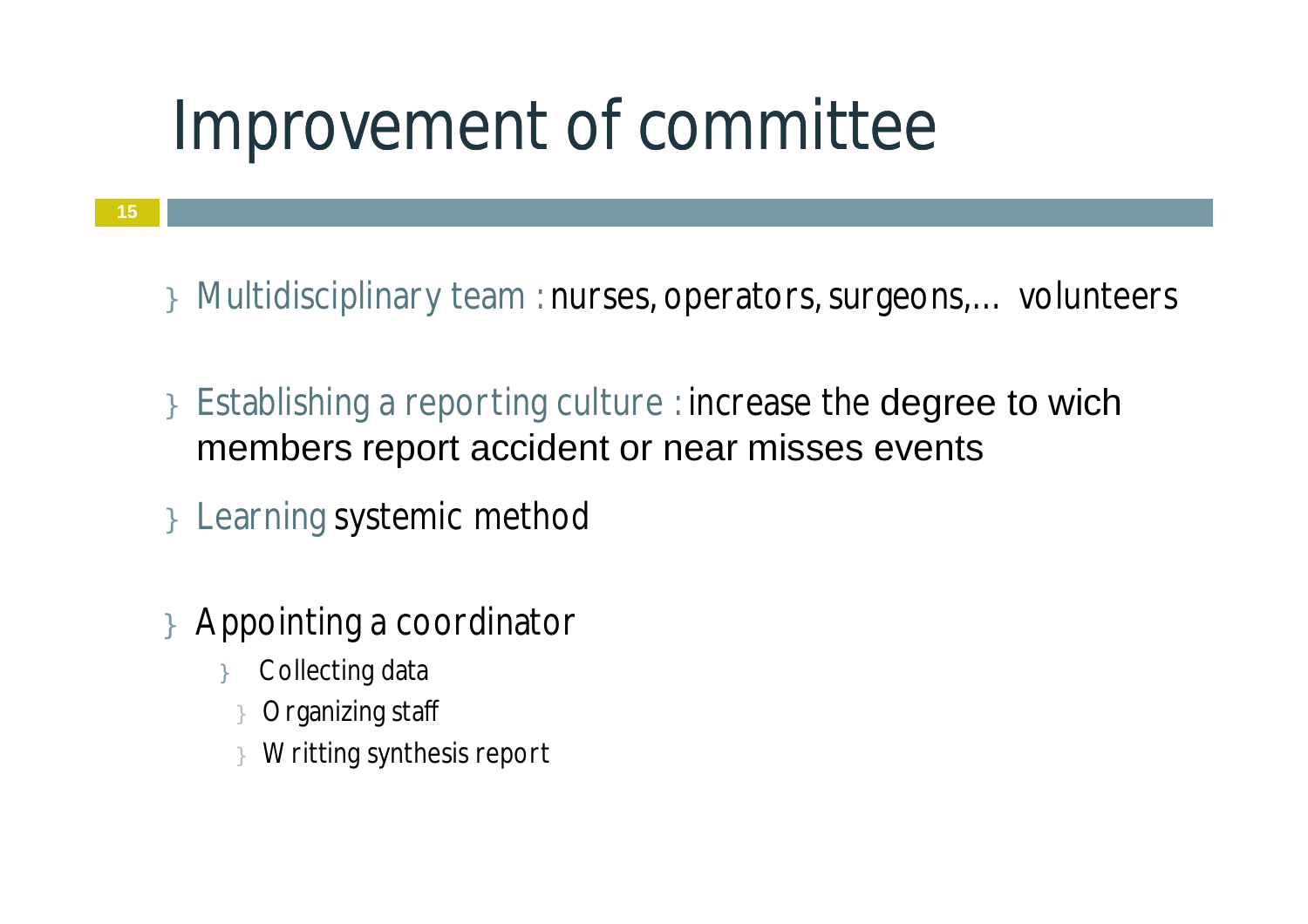# Progress of a session

} Duration of the session : from 1 to 1.5 maximum

- 1. Dysplay by the coordinator of the classified events of the month
- 2. Discussion and collective choice of the event to be studied
- 3. Name of the person in charge of the analysis
- 4. Dysplay of the analysis of the event chosen in the previous committee
- 5. Choice of the practicable corrective actions with name of the person in charge of the follow-up
- 6. Follow-up of all the program action
- 7. Communication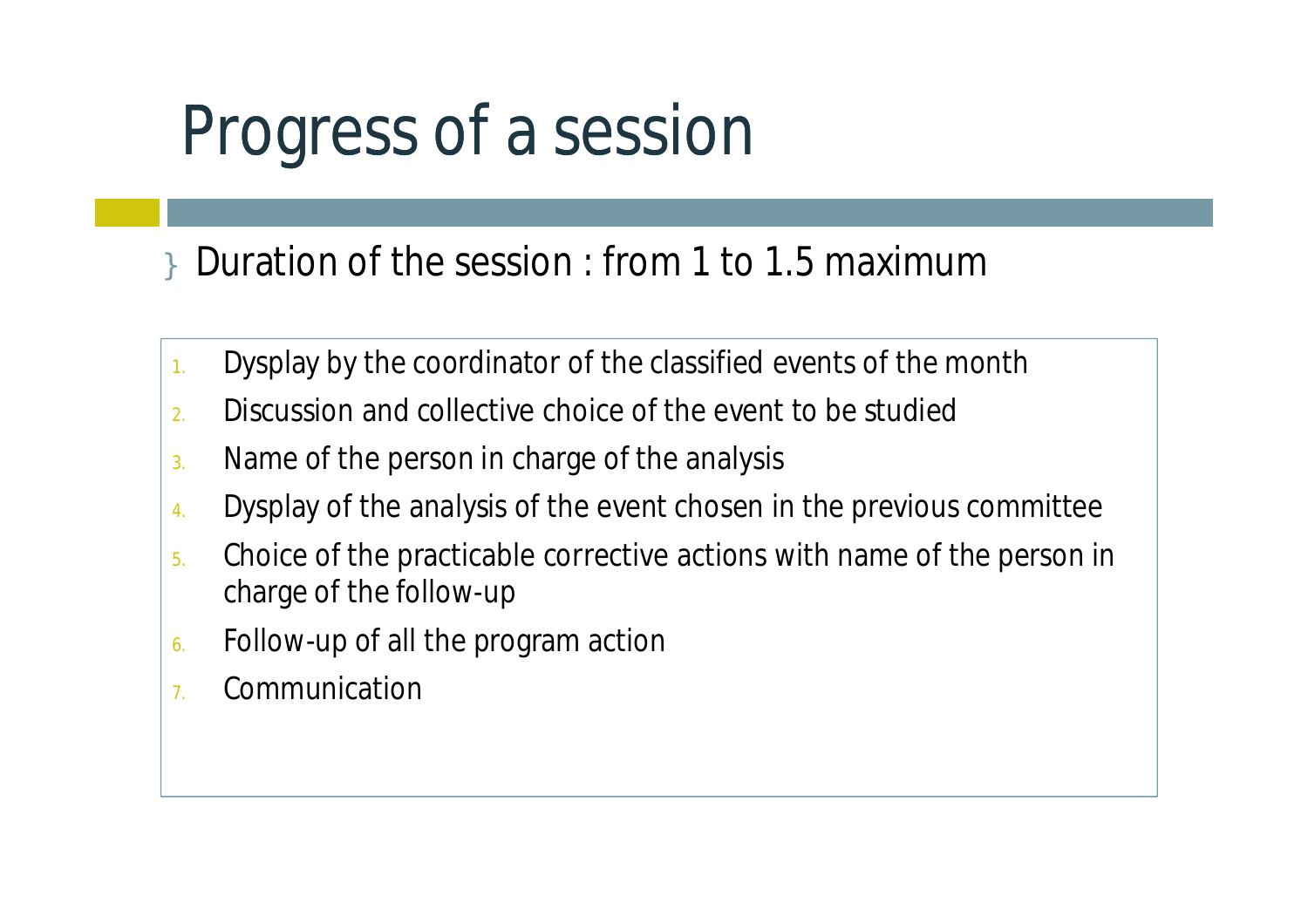#### Chain of the sessions

**17**

#### CREX n°3

|                                               |                                                      | 1. Listenning of the events of the<br>previous month |  |
|-----------------------------------------------|------------------------------------------------------|------------------------------------------------------|--|
| CREX n <sup>o</sup> 1<br>1. Listenning of the | CREX n°2                                             | 2. Choice of event                                   |  |
|                                               | 1. Listenning of the events of the<br>previous month | 3. Choice of pilot                                   |  |
| events of the previous<br>month               | 2. Choice of event                                   | 4. Analysis of the event of the                      |  |
| 2. Choice of event                            | 3. Choice of pilot                                   | previous month                                       |  |
| 3. Choice of pilot                            | 4. Analysis of the event of the previous<br>month    | 5. Choice of corrective action                       |  |
| 4. Planification of the<br>next meeting       | 5. Choice of corrective action                       | 6. Follow-up of actions decided at<br>$M-1$          |  |
|                                               | 6. Communication                                     | 7. Communication                                     |  |
|                                               | 7. Planification of the next meeting                 | 8. Planification of the next meeting                 |  |
|                                               |                                                      |                                                      |  |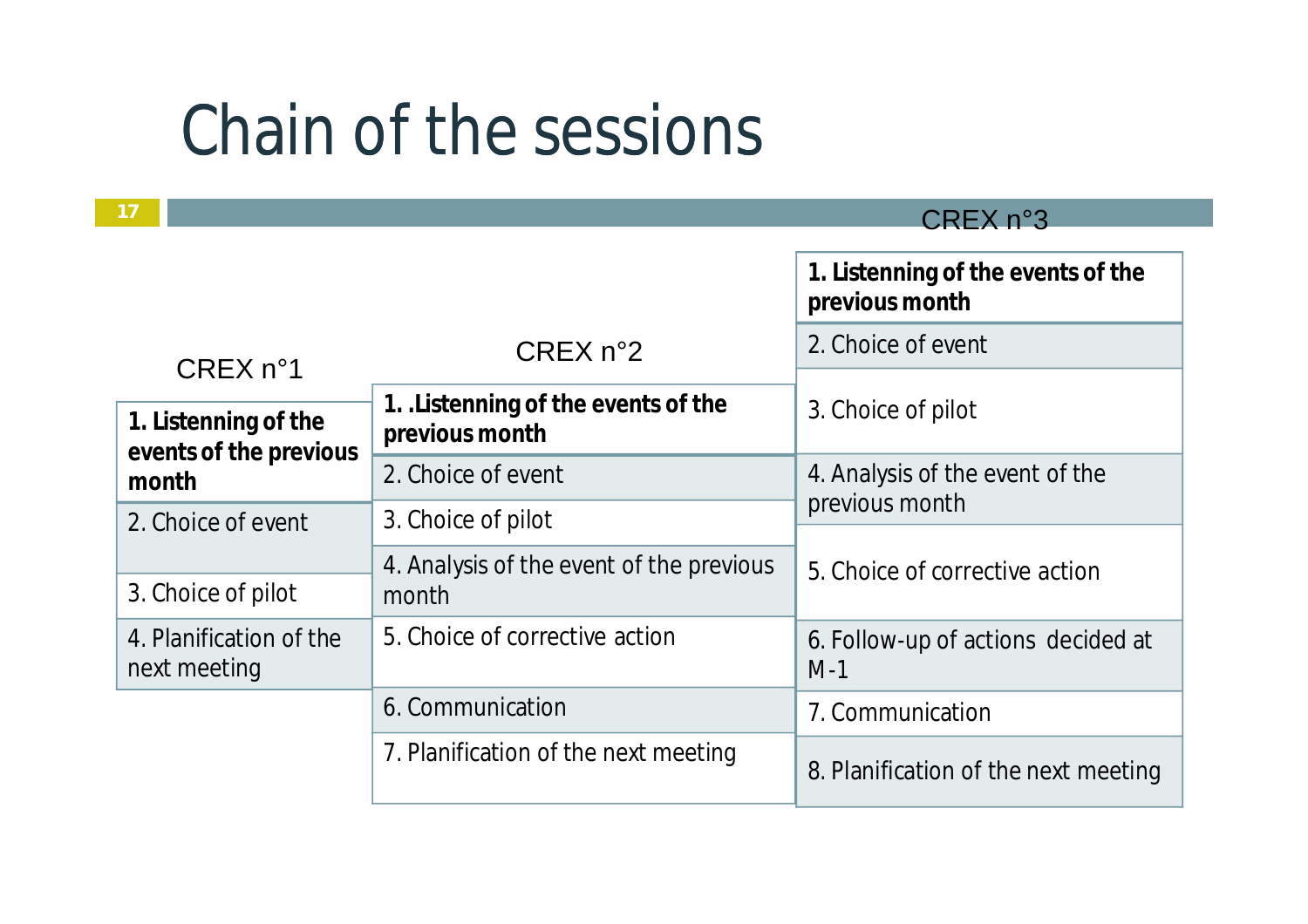#### What method to choose?

**18**

- $\therefore$  As a formal training and practice are needed to be fully effective, ORION is an easy to learn and easy to use method.
	- ¨ ORION analyse systemic organisation and not human errors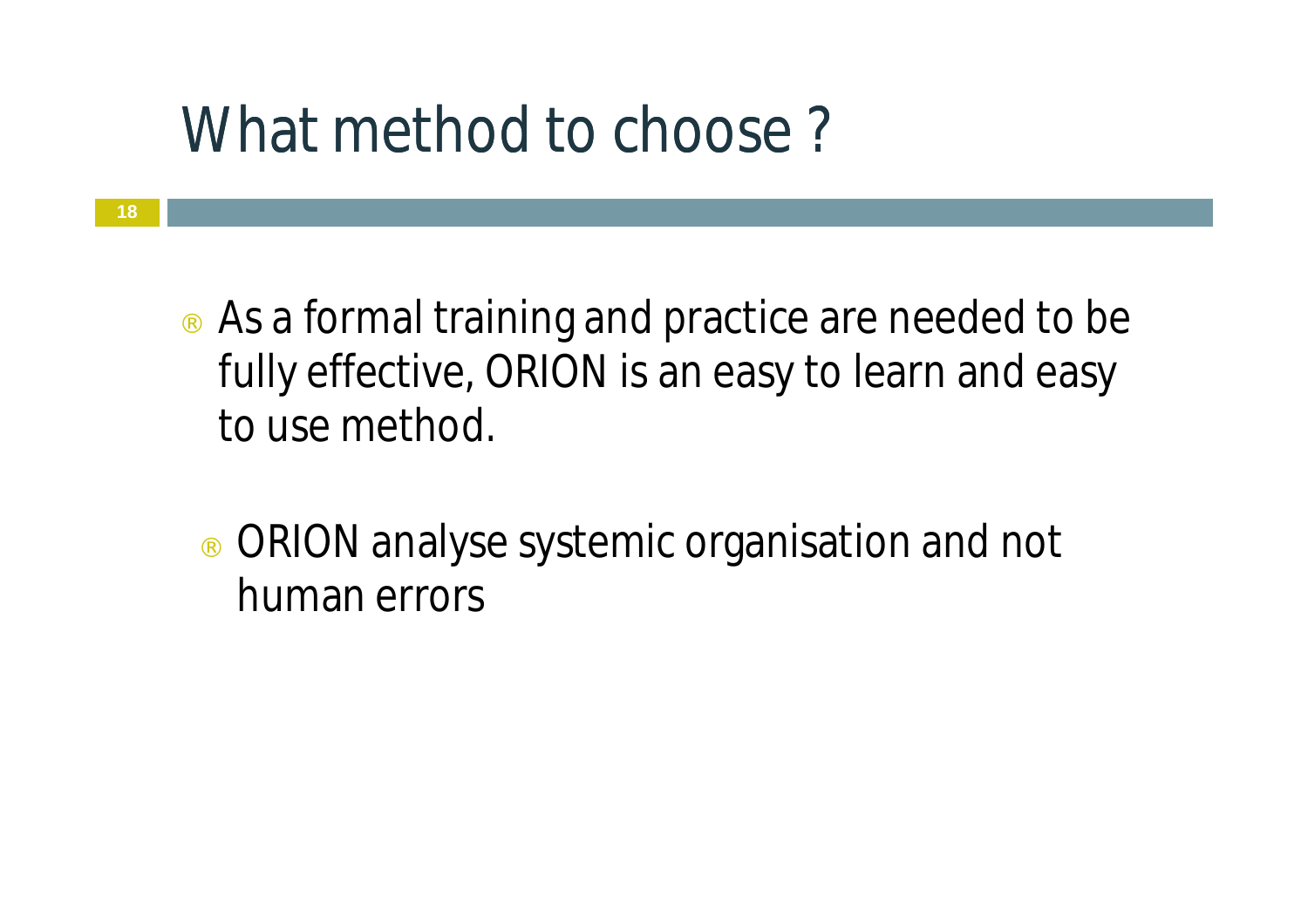# METHOD ORION®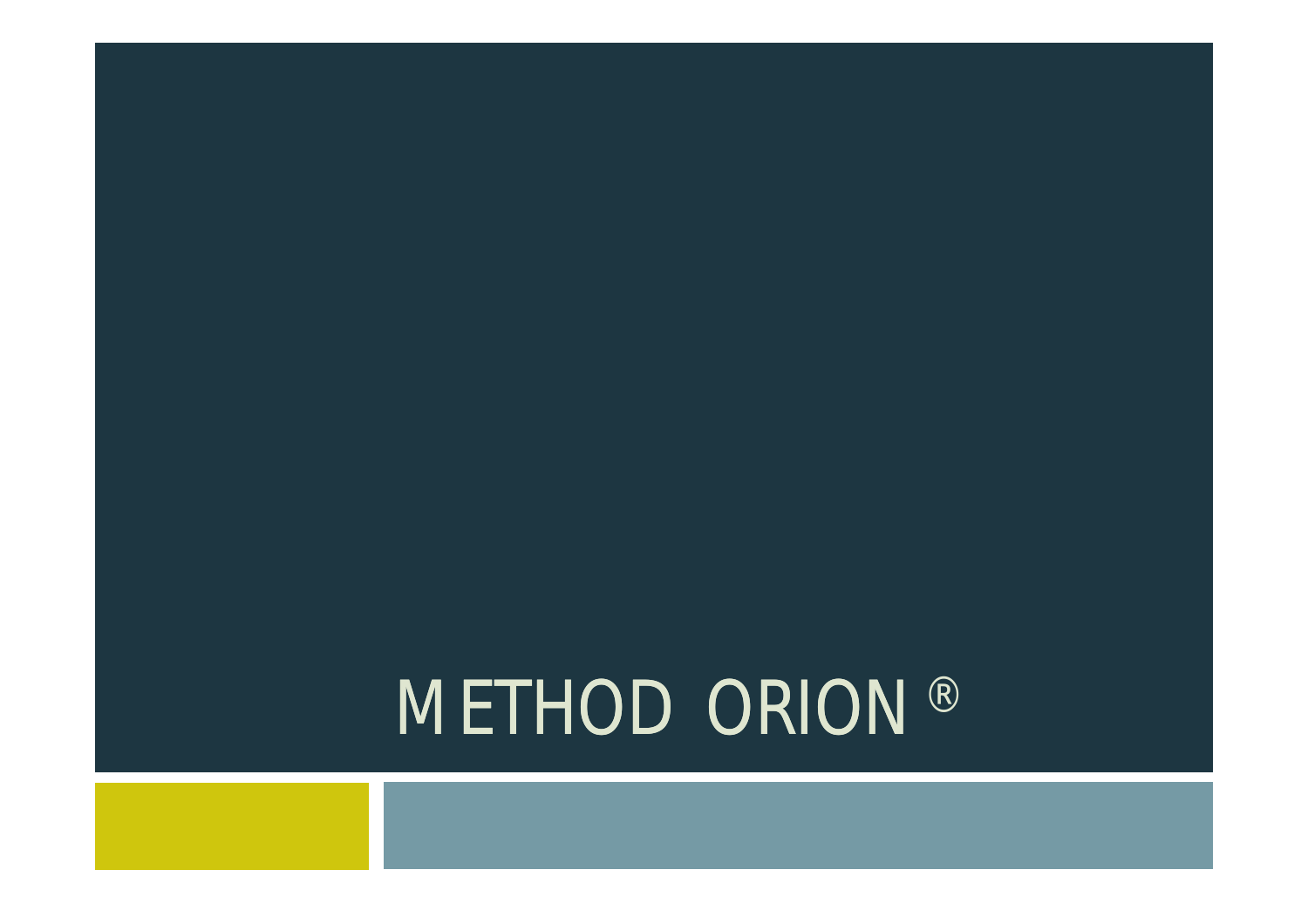# Analysis : 6 steps

- 1. Collecting data
- 2. Rebuildind the chronology of facts
- 3. Identifying causes and contributory factors
- 4. Proposing actions for improvement
- 5. Writting analysis report
- **Communication**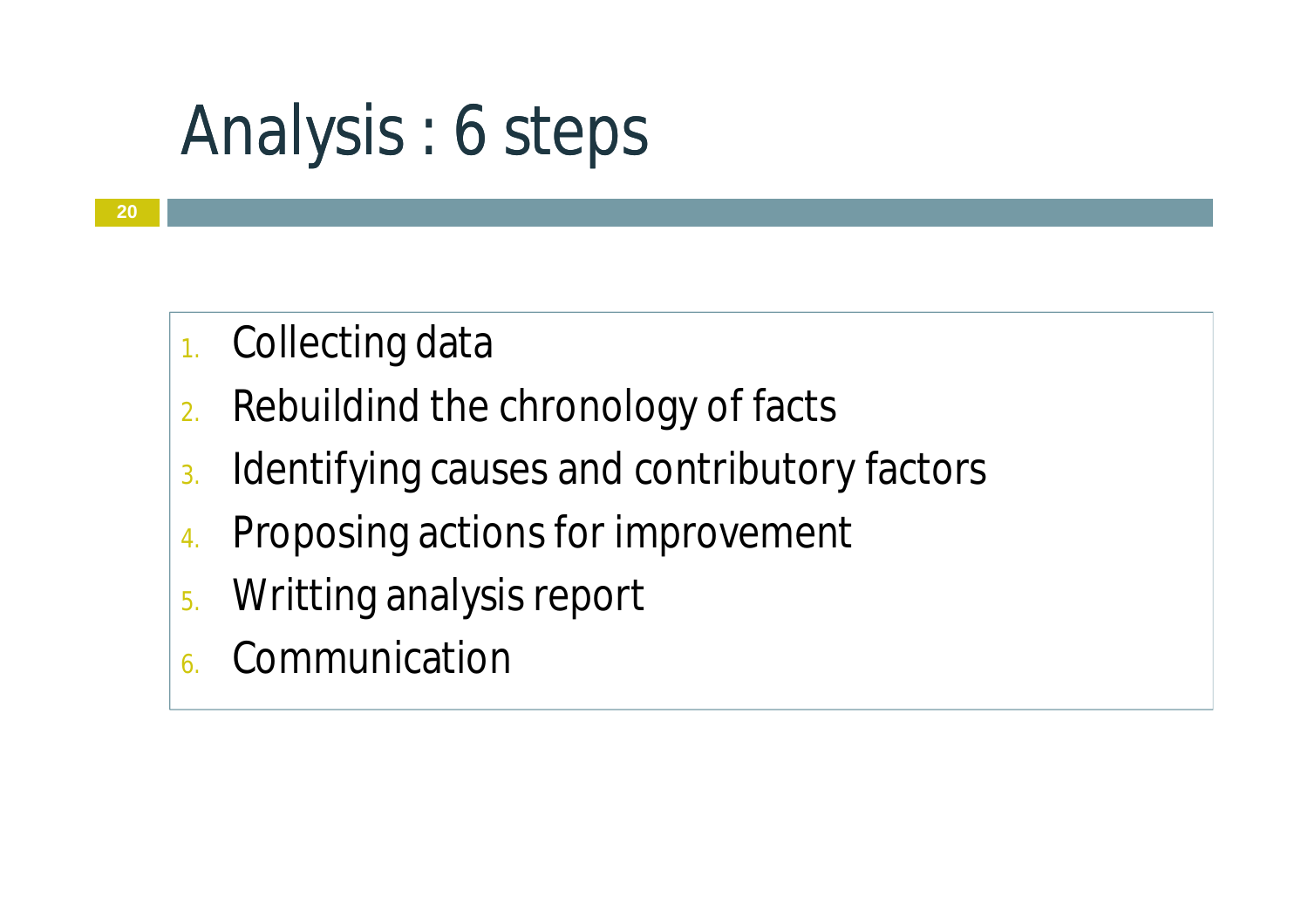#### Reporting document

| <b>EVENEMENT INDESIRABLE USCC</b><br><b>QUI DECLARE L'EVENEMENT</b><br>DATE ET HEURE DE L'EVENEMENT<br>OU L'EVENEMENT S'EST-IL PRODUIT ?<br><b>D CONDITIONNEMENT</b><br><b>D AUTOCLAVE</b><br><b>DESCRIPTION DE L'EVENEMENT</b> | <b>USCC</b>                  |  |  | Version : B<br>Du 05/12/12 |
|---------------------------------------------------------------------------------------------------------------------------------------------------------------------------------------------------------------------------------|------------------------------|--|--|----------------------------|
|                                                                                                                                                                                                                                 |                              |  |  |                            |
|                                                                                                                                                                                                                                 |                              |  |  |                            |
|                                                                                                                                                                                                                                 |                              |  |  |                            |
|                                                                                                                                                                                                                                 | Tel:                         |  |  |                            |
|                                                                                                                                                                                                                                 |                              |  |  |                            |
|                                                                                                                                                                                                                                 | <b>LAVAGE</b>                |  |  |                            |
|                                                                                                                                                                                                                                 | <b>STOCKAGE/DISTRIBUTION</b> |  |  |                            |
|                                                                                                                                                                                                                                 |                              |  |  |                            |
|                                                                                                                                                                                                                                 |                              |  |  |                            |
|                                                                                                                                                                                                                                 |                              |  |  |                            |
|                                                                                                                                                                                                                                 |                              |  |  |                            |
|                                                                                                                                                                                                                                 |                              |  |  |                            |
|                                                                                                                                                                                                                                 |                              |  |  |                            |
|                                                                                                                                                                                                                                 |                              |  |  |                            |
|                                                                                                                                                                                                                                 |                              |  |  |                            |
|                                                                                                                                                                                                                                 |                              |  |  |                            |

#### } Simple

} Easys to complete (1min.)

} Everywhere for everybody

TRANSMETTRE LA FIGHE À L'ENCADREMENT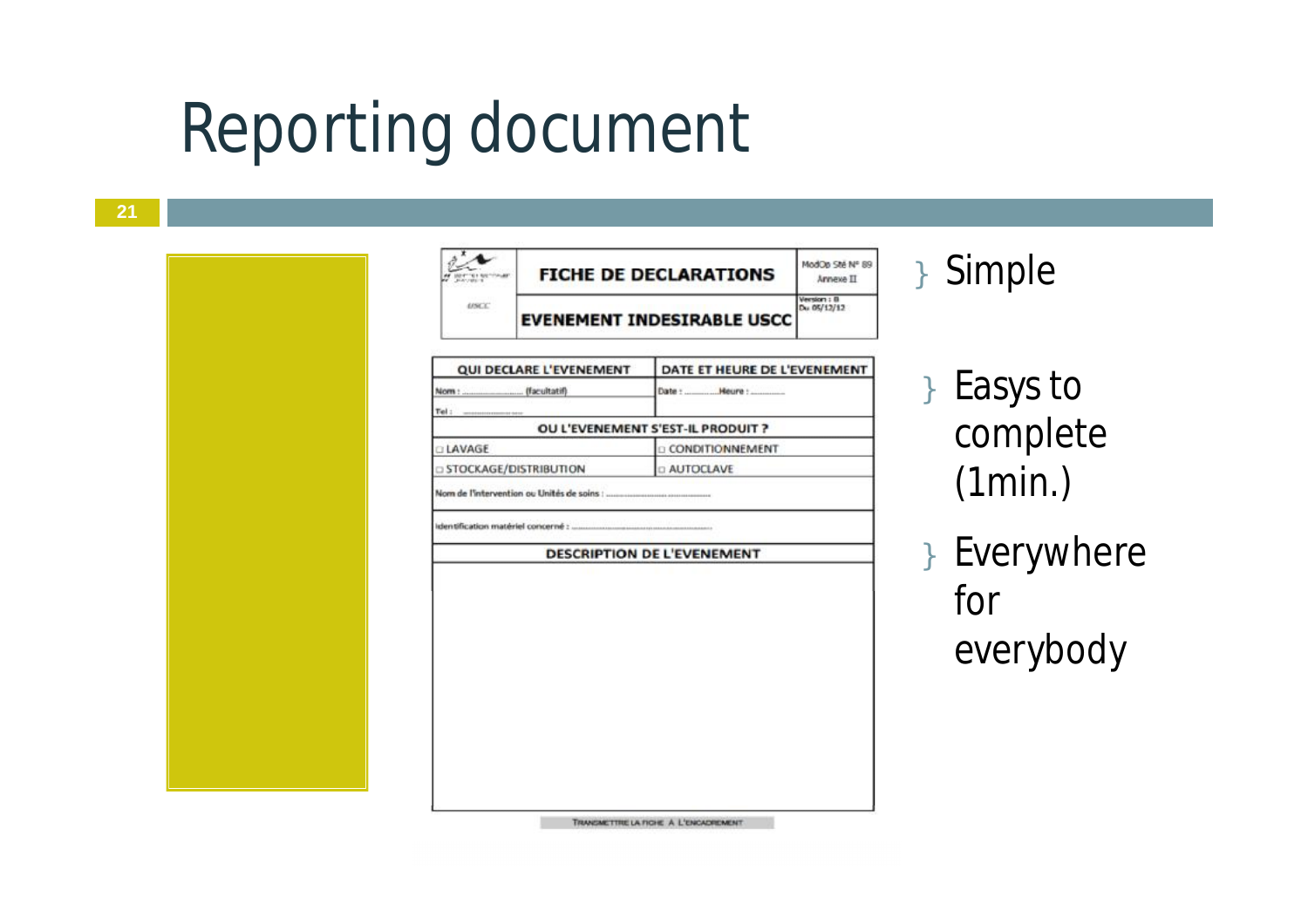#### Step1 : data collection of the analysis

- } Objectives : collect all the data on the context of the event (organisationnal, human, matérial)
- } Who: pilot
- } When : without haste and as close to the event as possible
- } How : individual interview, collective debriefing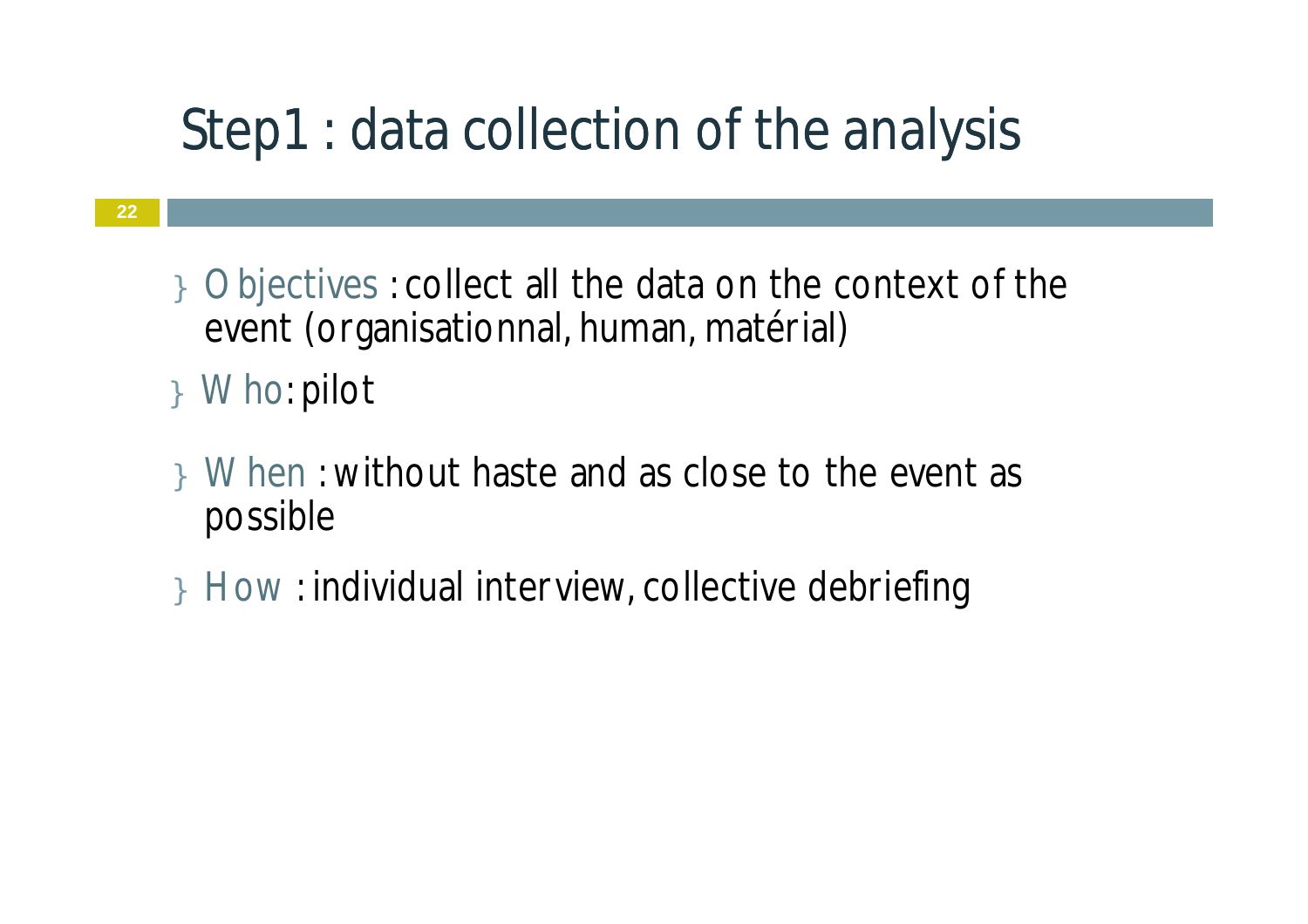# Step 2 : building chronology

- } Preserve only the factual elements
	- } Exemple : supervisor autoclave
- Build the chronology of the event
	- } Before
	- } Now
	- } After
- } Validation of the chronology by the declarers
- } Identification of the gap compared to guidelines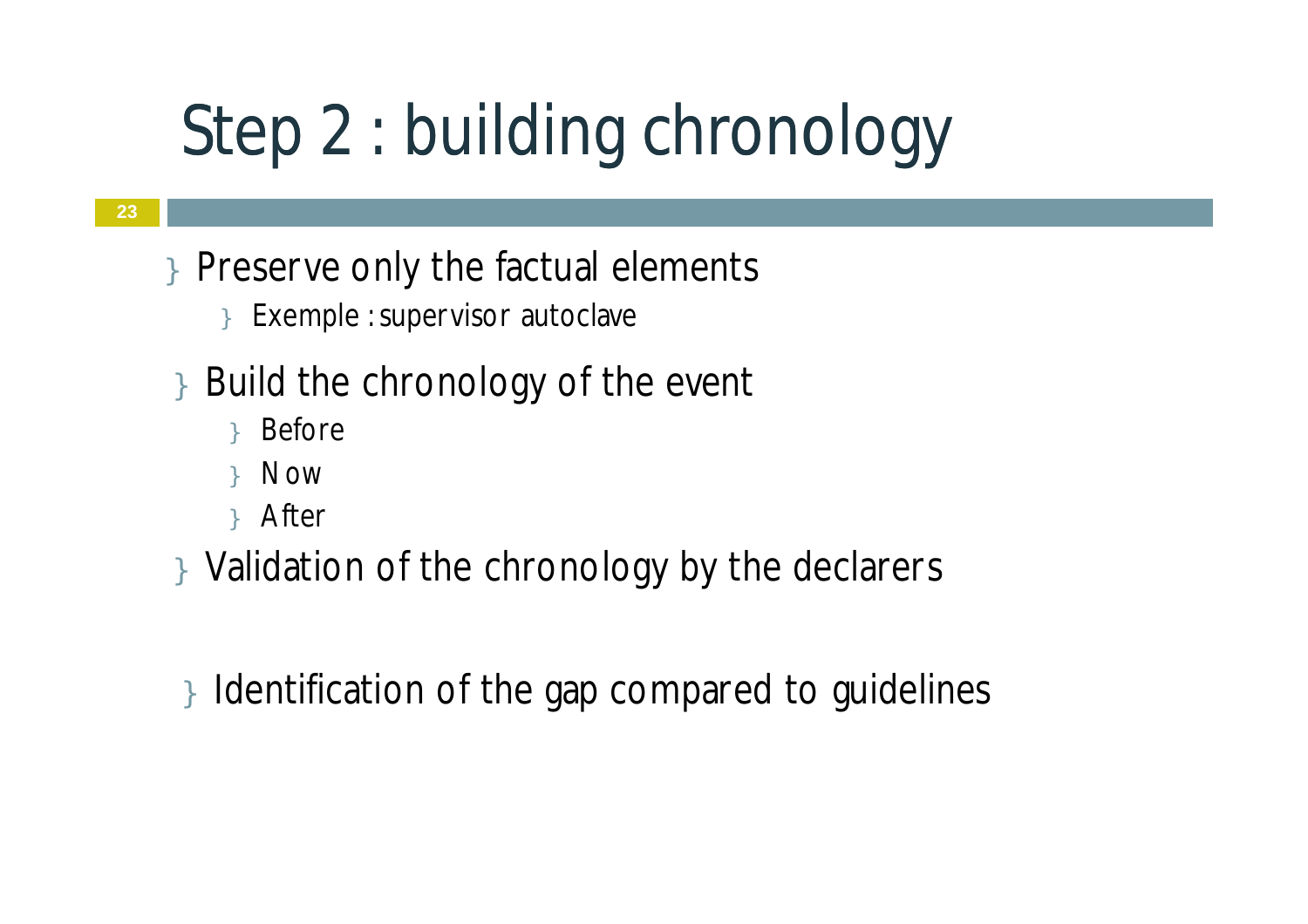# Step 3 : identifying causes

- Identify causes for each
	- n Institutional context
	- n Work environnement
	- n Organisational and management factors
	- n Tasks factors
	- n Individual (staff) factors
	- n Patient factors
- } Perform a causes-and-effects analysis
- } Examine the contributory factors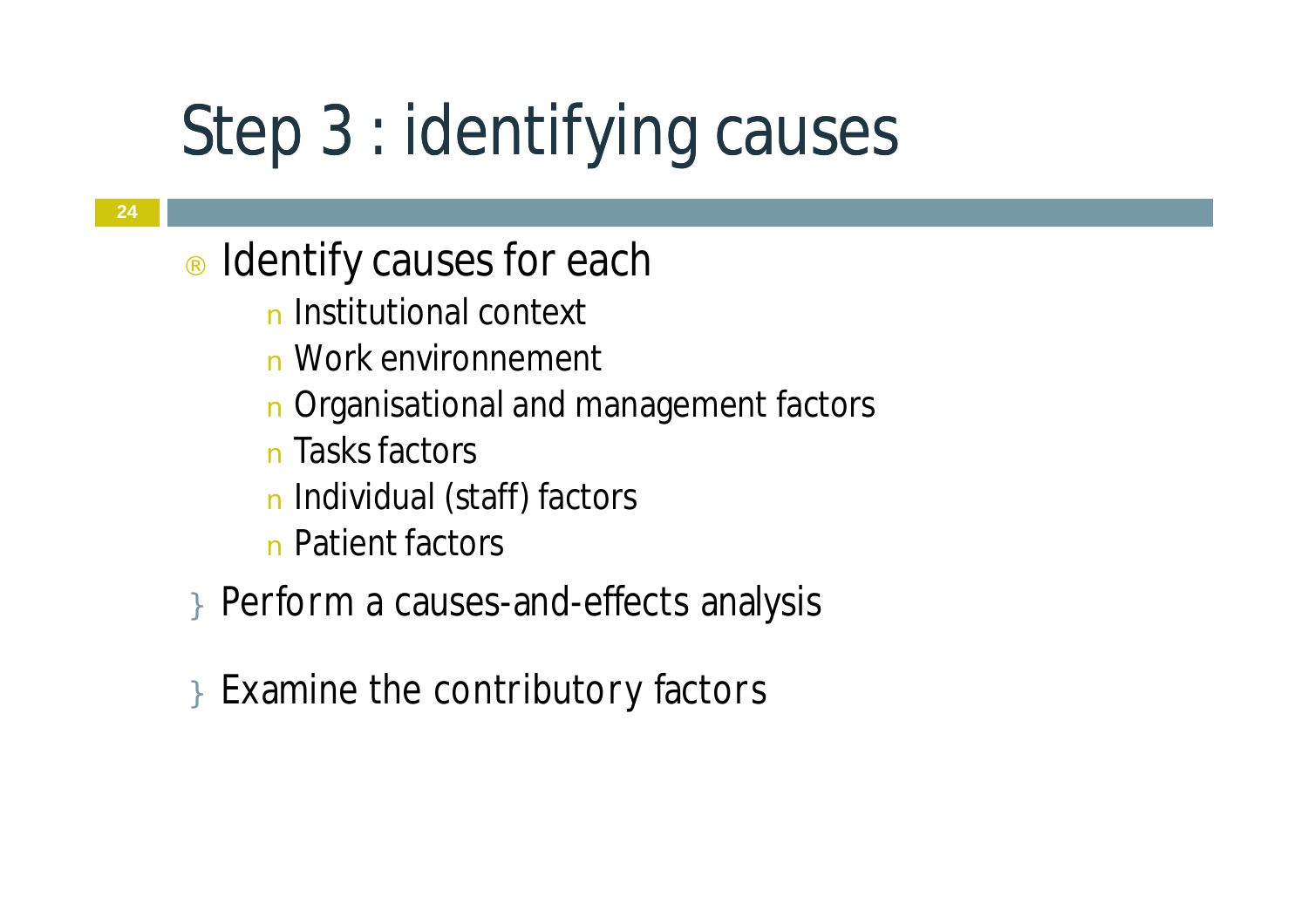#### Step 4 : proposals of correctives actions

- } Objectives : correct causes rather than effects
- } Who : pilot
- } How : precisions
	- } How to do ?
	- Person in charge
	- Cost or investment
- } Caracteristics of a succesful action
	- } Correction of the causes
	- } Sustainable
	- Accepted by co-workers
	- Express to be implemented

#### Collective Choice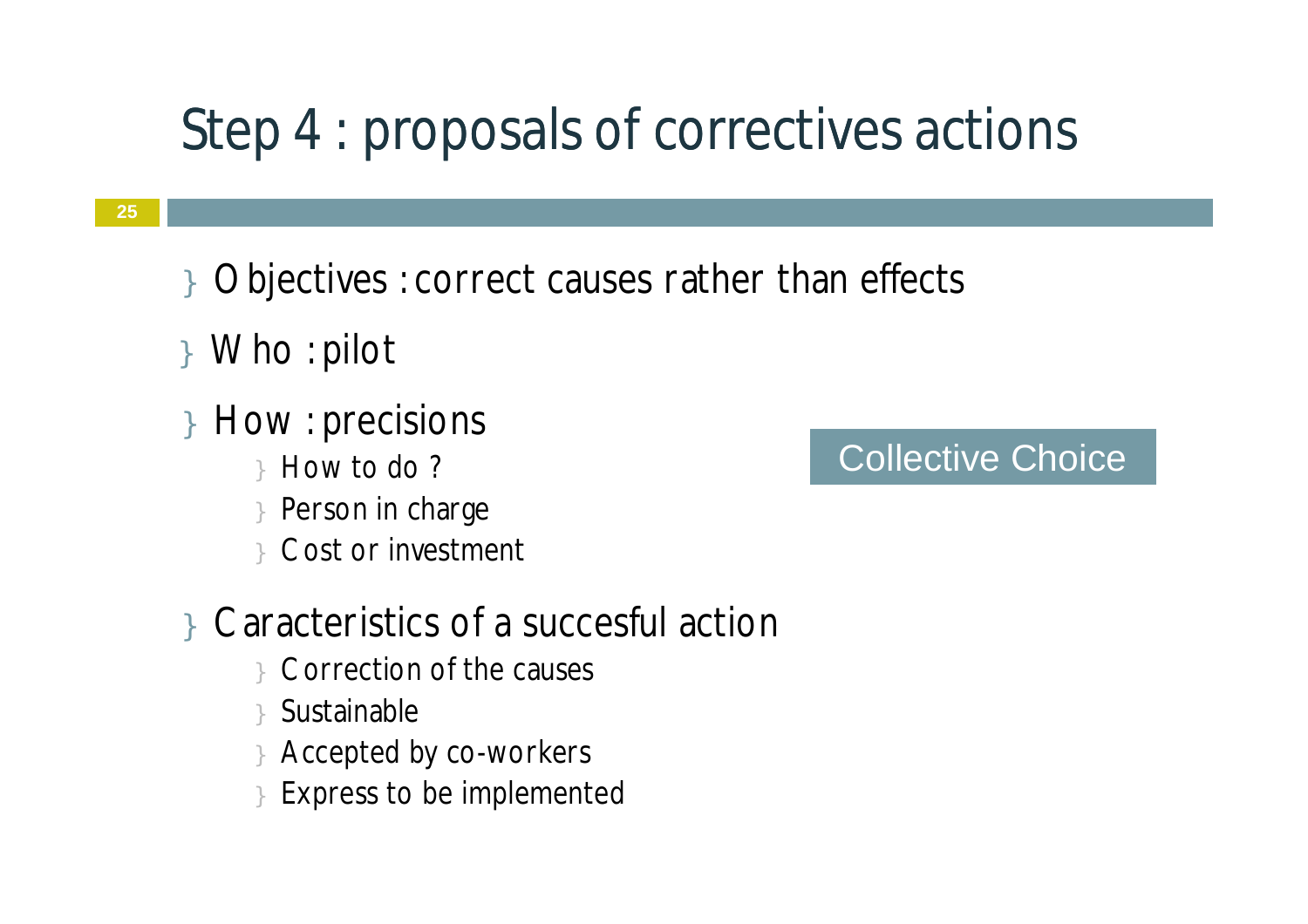# Step 5 : writting of the report

- } Objectifs :report should be clear and understandable by another person
- } Who : pilot and coordonnator
- } How : list …
	- } Event chosen
	- } Chronology of facts
	- Analyse of causes and contributory factors
	- } Proposed and accepted actions
	- Person in charge of implementation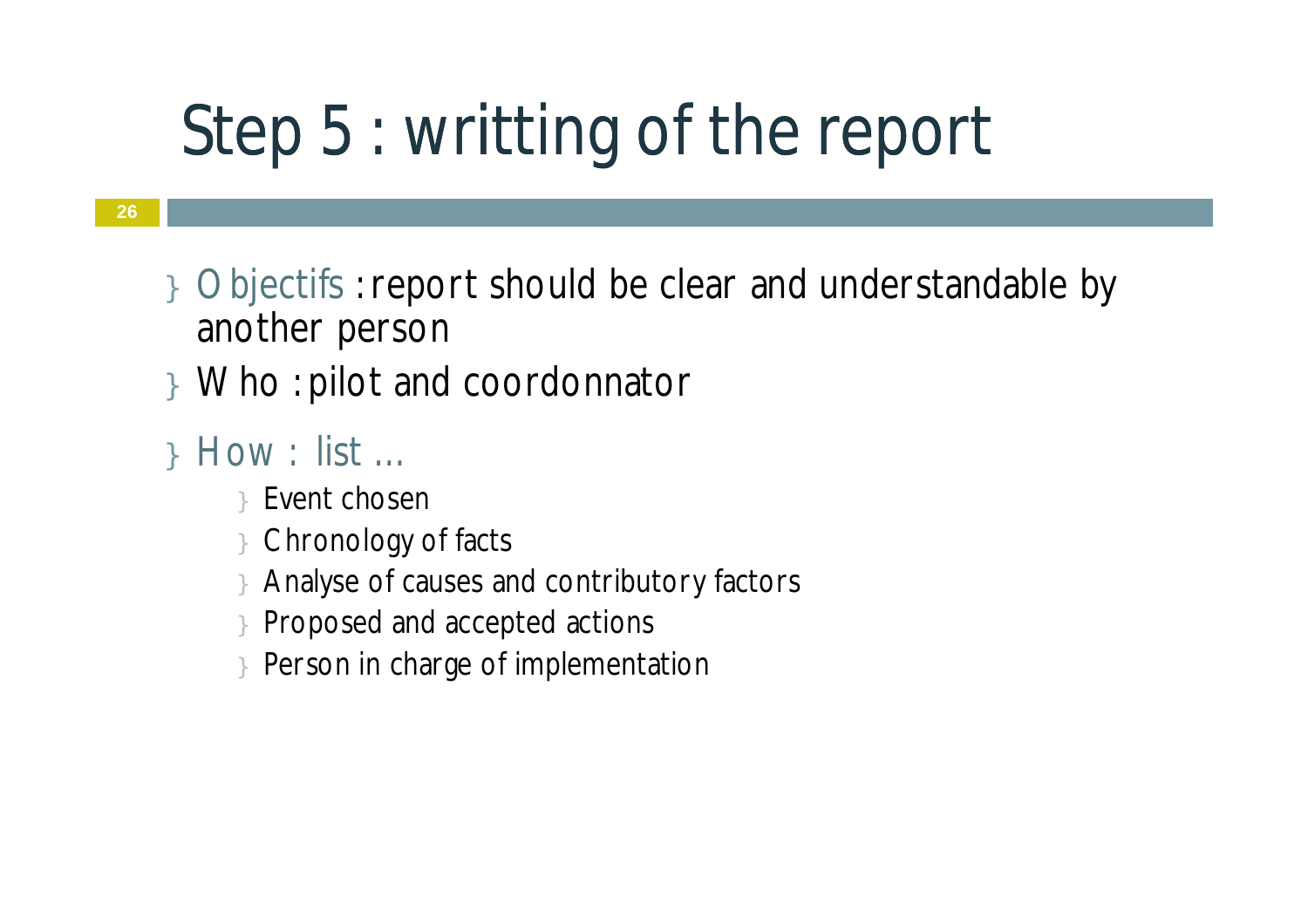# Step 6 : communication

- } Staff involved in suggested corrective actions should be informed
- } Report should be made readily available
- } Conclusions should be published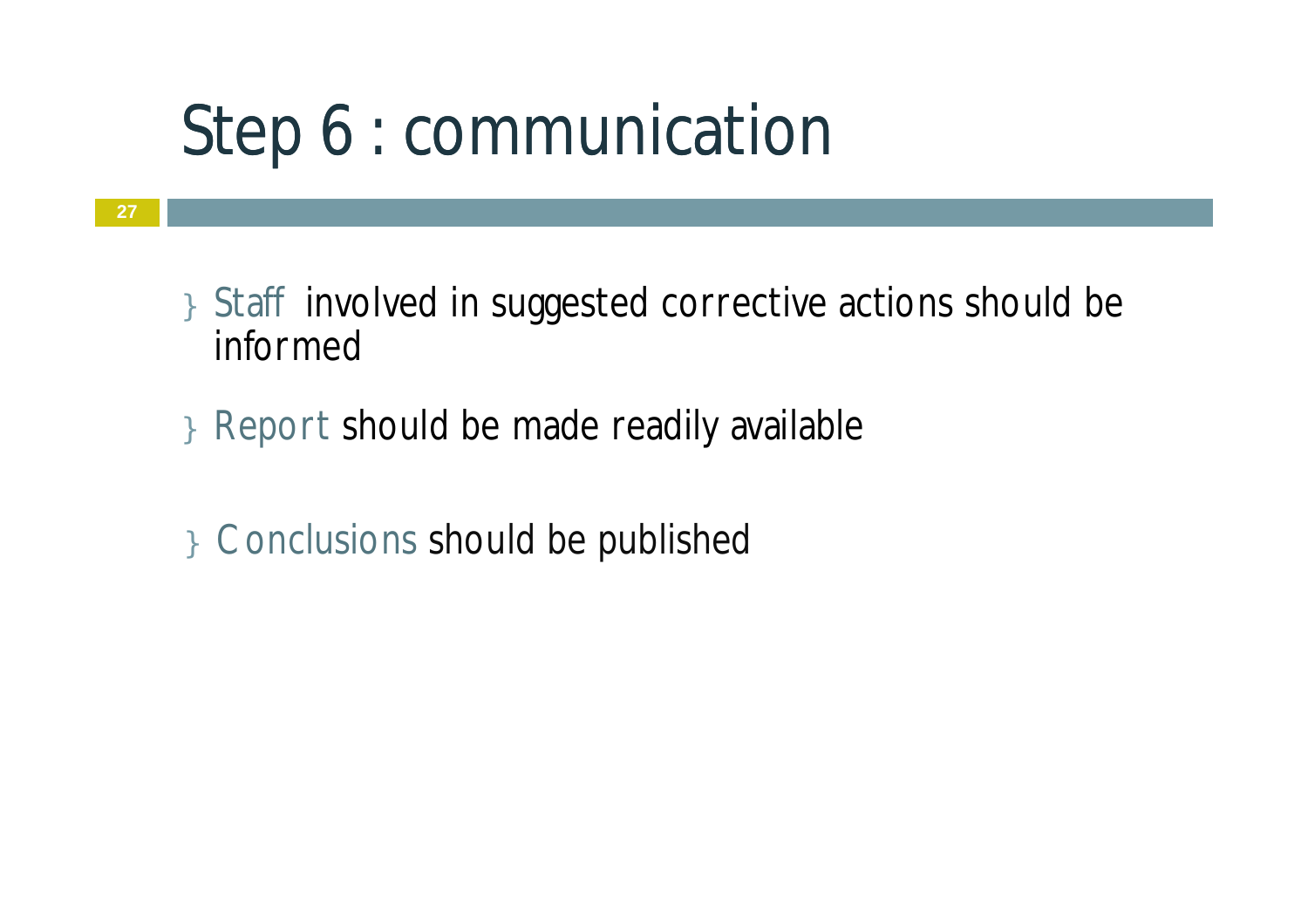# 28 CSSD Experience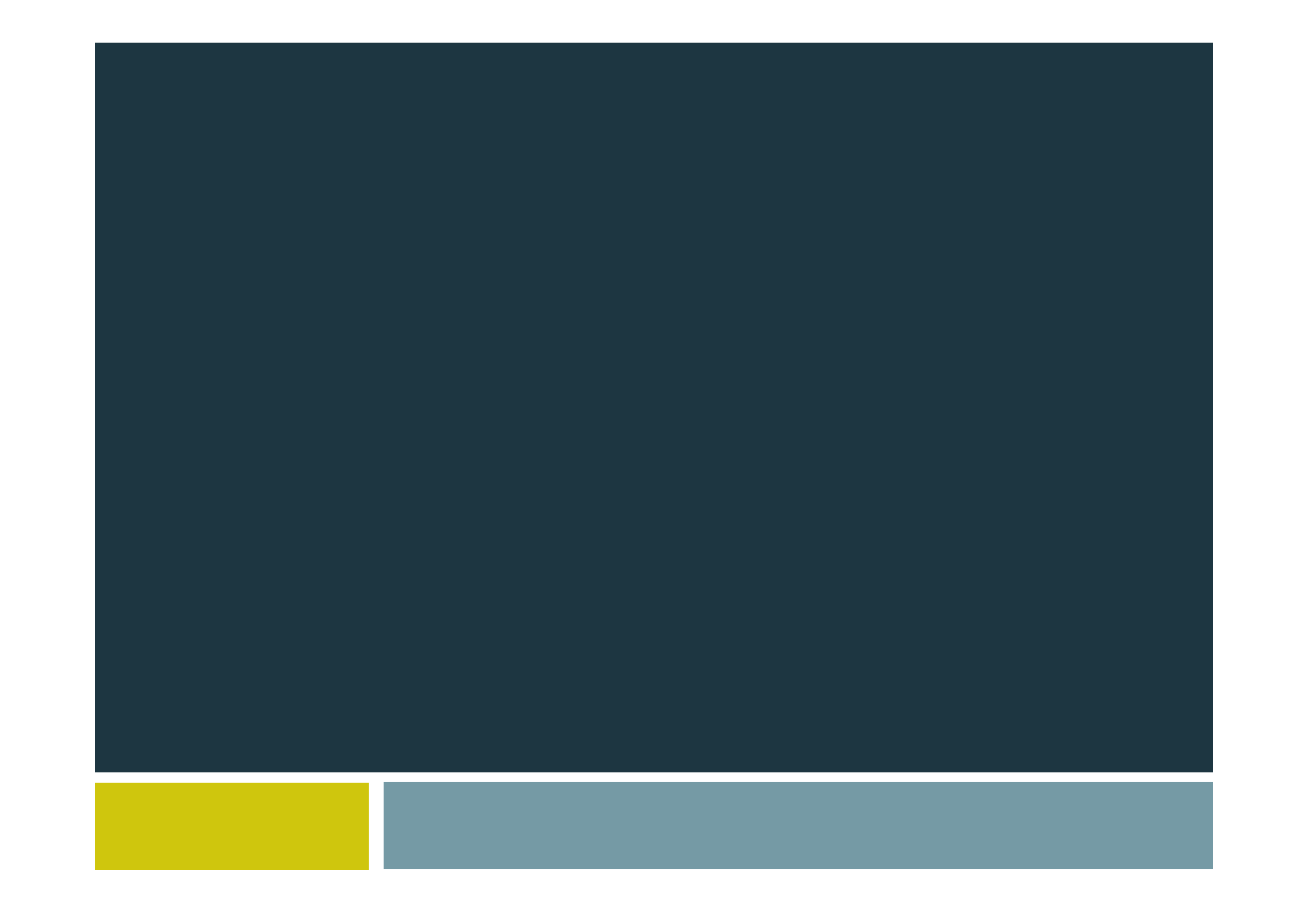# Mains events corrected in 2012

- } Devices with lumens incorrectly handled during the cleaning
- } Fragile instruments non protected during the cleaning : damage, impairment
- } Total dumping of a shaver during pretreatment
- } Mini hysteroscop faucets not open during cleaning :soils and foreign bodies remains inside
- } Paper-filter missing at the time of opening container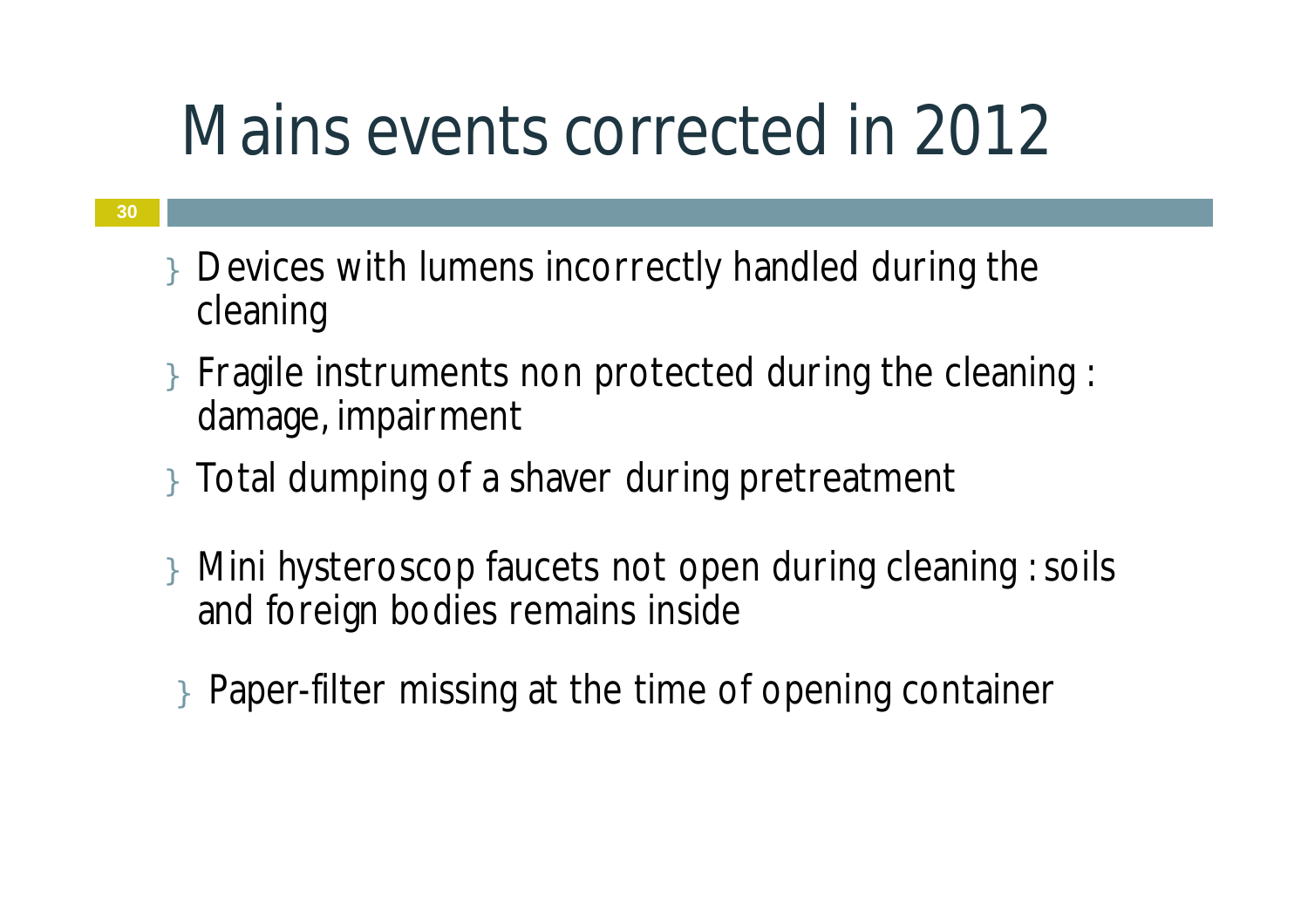#### Absence of filter paper in containers

- Consequences : none
- Causes :
	- } Lack of attention during assembly
	- Stress because of intense activity
	- New agent in this post
	- Lack of training
- } Suggested corrections :
	- Implementation of permanent filter : expensive and long
	- Deletion of containers and replacement by non wowen wraps : increase of the risks of perforation and of the workload
	- New organisation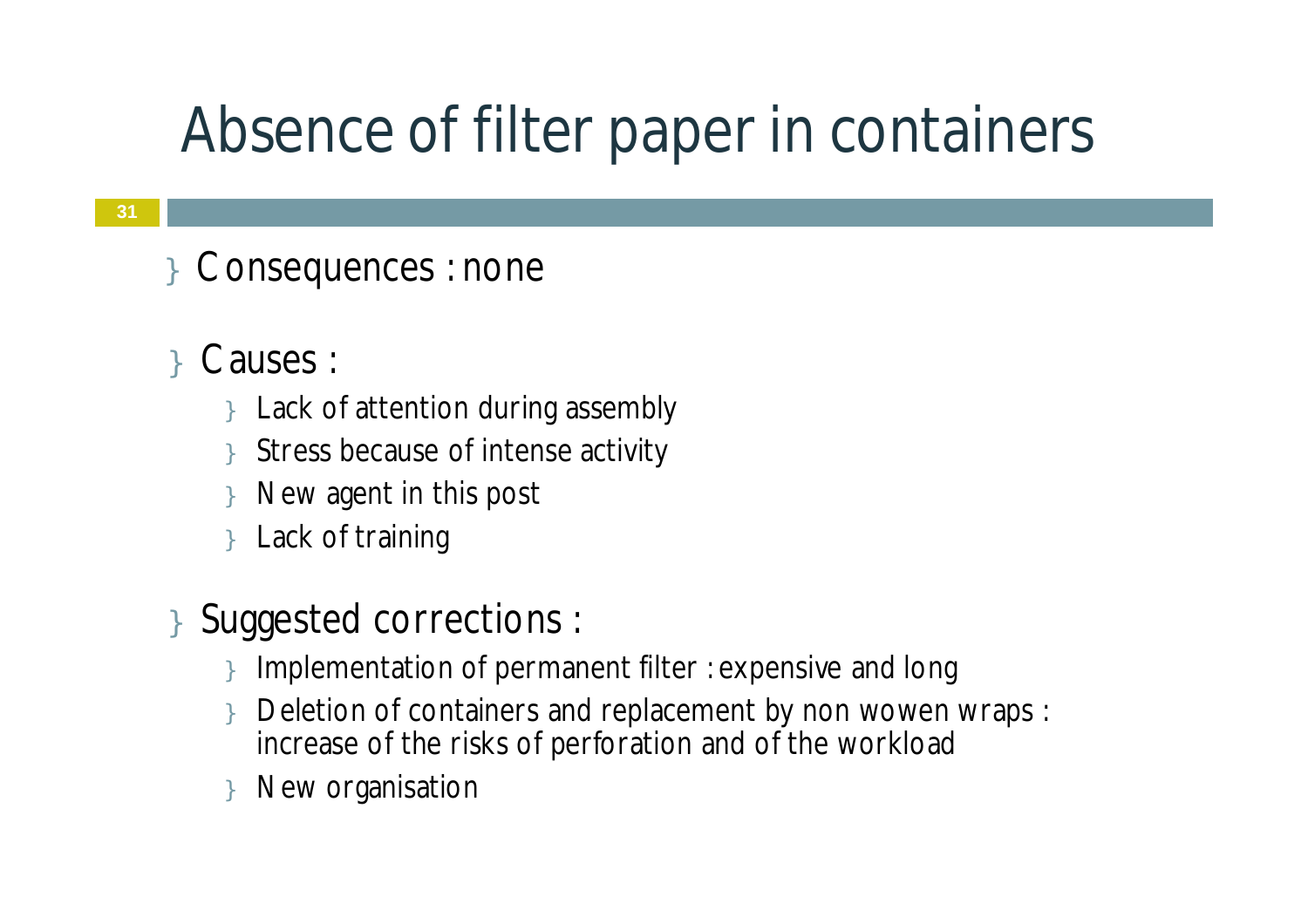# New organisation to assess quality

- } Workstation dedicated to the control of containers
	- } Assembly bottoms and lids
	- } Complementary drying after cleaning
	- } Functional control of containers with workflow
	- } Setting up paper filter
	- } Recording of control

At least, 2<sup>nd</sup> control by person in charge of reassembly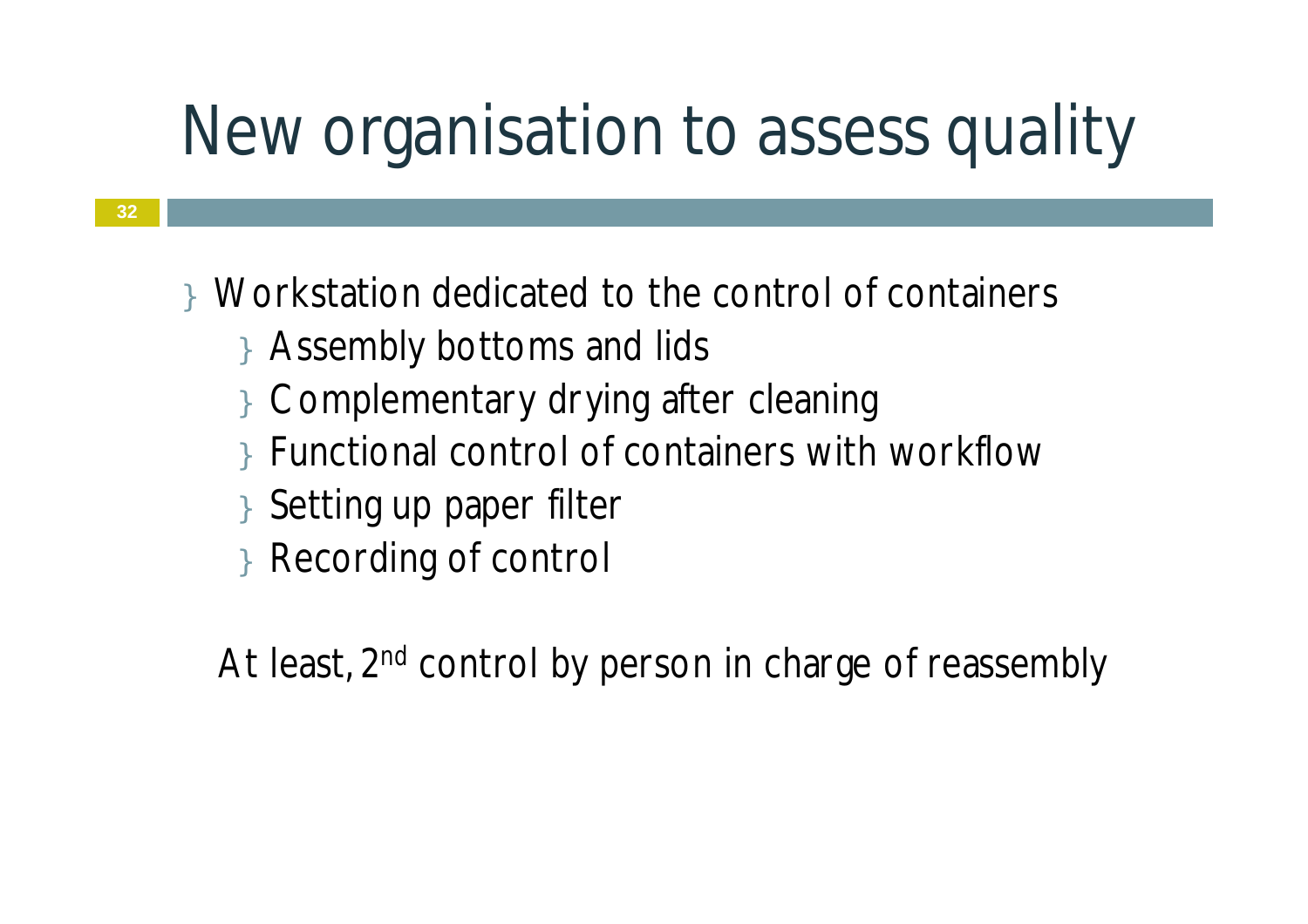#### Conclusions

- } Systemic analysis is an effective tool for the risks management in patient care
- } Sharing experience is one way to improve security and to change practice
- } Designating and training investigator in each CSSD